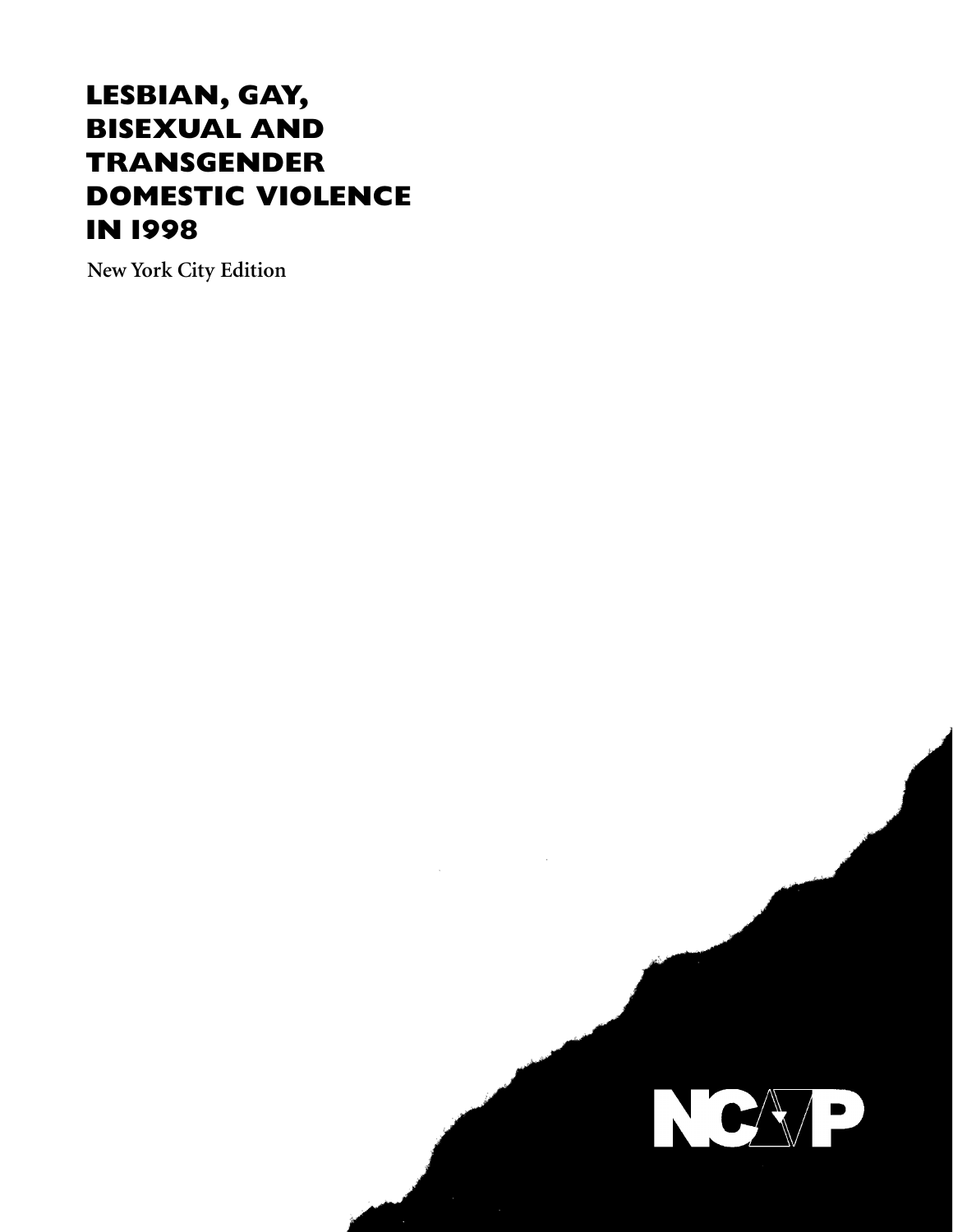# **Lesbian, Gay, Transgender and Bisexual (LGTB) Domestic Violence in 1998**

**New York City Edition**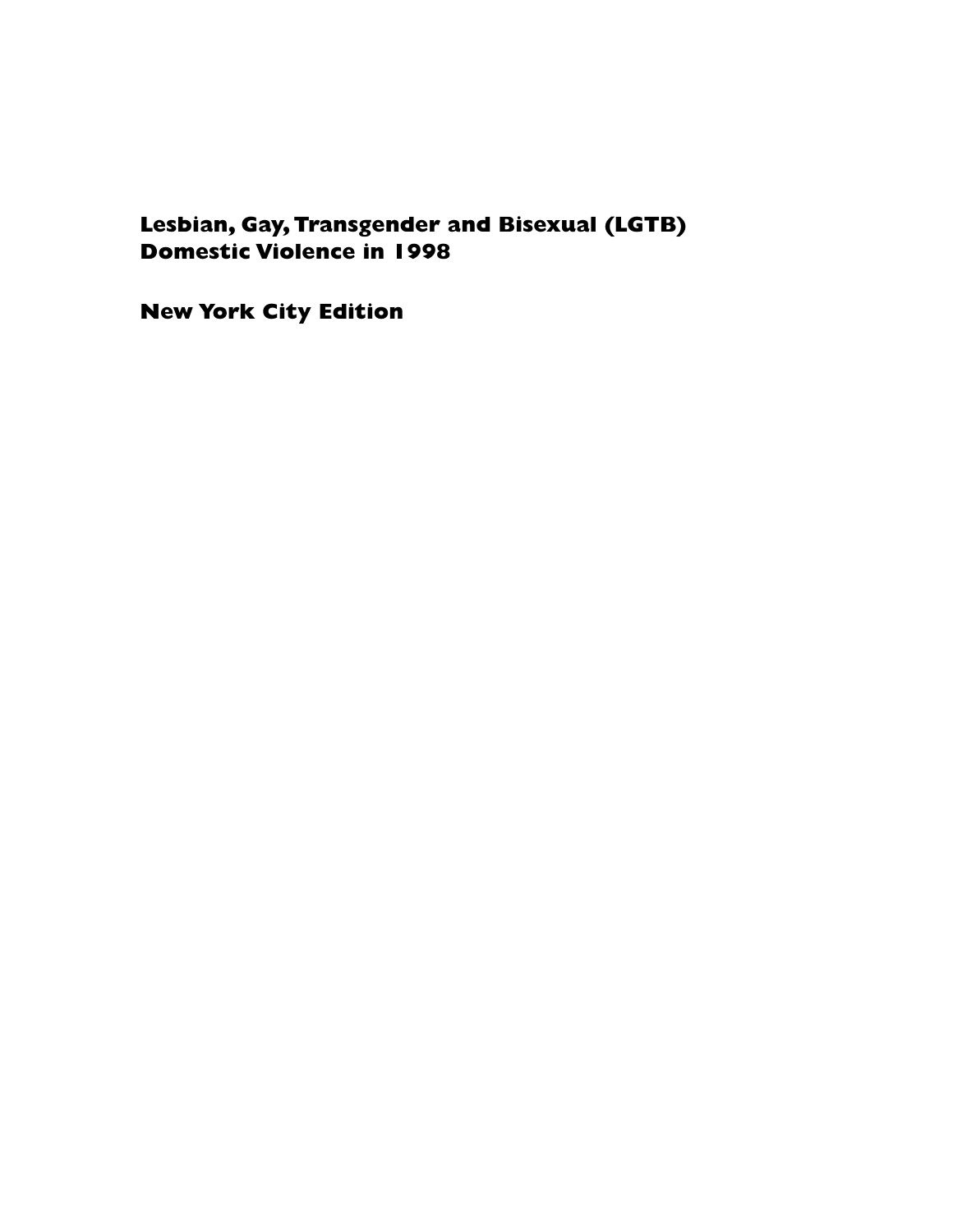# **THE ANTI-VIOLENCE PROJECT**

240 West 35th Street, Suite 200 New York, NY 10001 Telephone 212-714-1184 Hotline 212-714-1141 http://www.avp.org

Richard S. Haymes, Executive Director Carl Locke, CSW, Director of Client Services Clarence Patton, Director of Community Organizing & Public Advocacy

Diane Dolan-Soto, CSW, Domestic ViolenceProgram Coordinator

*New York City (AVP) section written by Diane Dolan-Soto, AVP. National (NCAVP) section written by Community United Against Violence (CUAV), San Francisco, CA*

# **THE NATIONAL COALITION OF ANTI-VIOLENCE PROGRAMS**

c/o AVP 240 West 35th Street, Suite 200 New York, NY 10001

# FINAL EDITION OCTOBER 1999

Copyright © 1999 AVP and NCAVP. All Rights Reserved.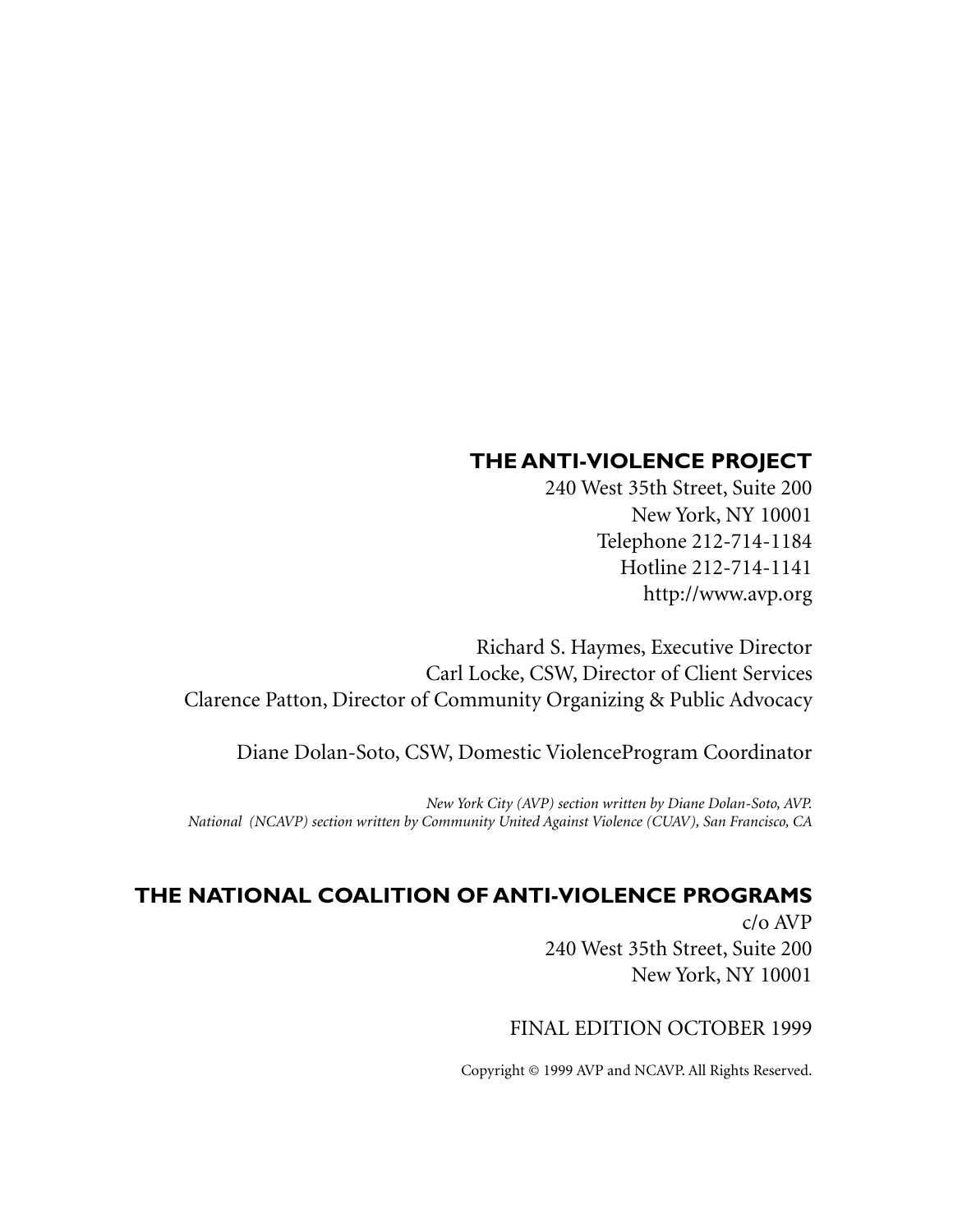# **TABLE OF CONTENTS**

| <b>About This Report 3</b><br><b>About AVP 4</b><br><b>About NCAVP 4</b> |  |
|--------------------------------------------------------------------------|--|
|                                                                          |  |
|                                                                          |  |
|                                                                          |  |
| Gender 9                                                                 |  |
| Sexual Orientation 9                                                     |  |
| Age 10                                                                   |  |
| Race/Ethnicity 12                                                        |  |
|                                                                          |  |
| Location 12                                                              |  |
| Site 13                                                                  |  |
| Serial Offenses 13                                                       |  |
| Perpetrators 14                                                          |  |
| Extent of Injuries 15                                                    |  |
| Bias/Motivation 15                                                       |  |
| Weapons 16                                                               |  |
| Crimes Committed 16                                                      |  |
|                                                                          |  |
| Reported Incidents 17                                                    |  |
| Precinct 19                                                              |  |
| Police Attitude 19                                                       |  |
|                                                                          |  |
| Direct Services 19<br>Outreach 19                                        |  |
|                                                                          |  |
|                                                                          |  |
|                                                                          |  |
| <b>Executive Summary 25</b>                                              |  |
| <b>NCAVP Recommendations 25</b>                                          |  |
| Data, Dynamics and Analysis 27                                           |  |
| The Prevalence of LGTB Domestic Violence 27                              |  |
| Gender Identity of Survivors 28                                          |  |
| Sexual Orientation of Survivors 28                                       |  |
| Age of Survivors 29                                                      |  |
| Race/Ethnicity of survivors 30                                           |  |
|                                                                          |  |
| Types of Abuse 30                                                        |  |
| Use of weapons 31                                                        |  |
| Disability and Domestic Violence 31                                      |  |
| Children as Witnesses to Abuse 32                                        |  |
|                                                                          |  |
|                                                                          |  |
|                                                                          |  |
|                                                                          |  |
| Funding Streams 39                                                       |  |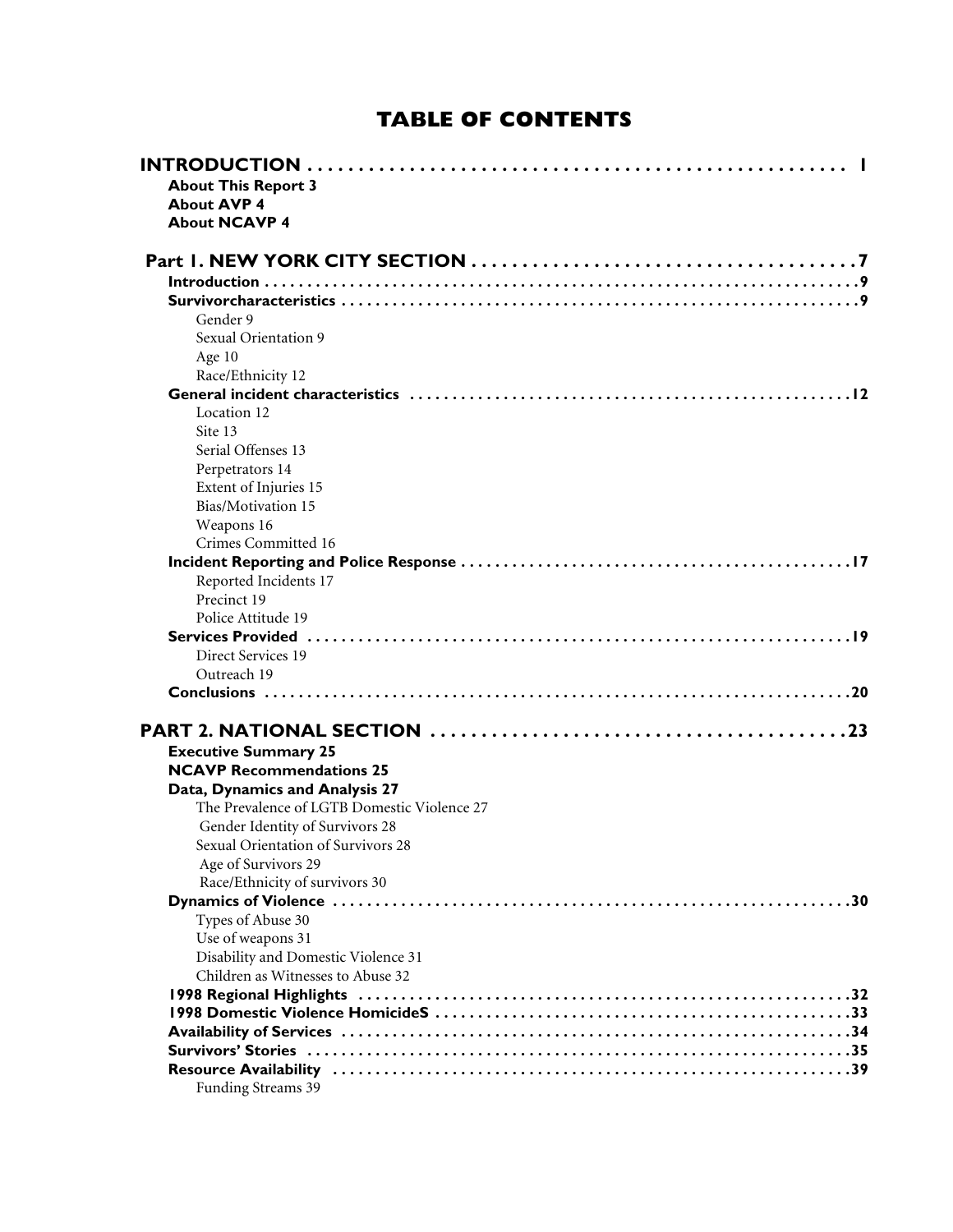# **ABOUT THIS REPORT**

This *Report on Lesbian, Gay, Transgender and Bisexual (LGTB) Domestic Violence in 1998, NYC Edition,* essentially combines two that preceded it:. The first, *Same-Sex Domestic Violence in New York City in 1998,*  was written by the **Anti-Violence Project (AVP)**, New York City's lesbian, gay, bisexual and transgender (LGTB) community-based anti-violence organization, and is published for the first time here. The second document, the *Third Annual Survey of Lesbian, Gay, Transgender and Bisexual (LGTB) Domestic Violence,* was authored by the **National Coalition of Anti-Violence Programs (NCAVP)***,* of which AVP is a member**,** and originally published in early October, 1999.

 By releasing both documents in a combined format, AVP hopes to raise awareness, both locally and nationally, about the incidence and effects of domestic violence in LGTB communities—concerns that are too often overlooked in most other literature about domestic violence. In both its New York City and national sections, for example, this report offers quantitative and qualitative data and analysis concerning the incidence of same-sex domestic violence, factors associated with its occurrence, and a wide range of its outcomes.

This report is *not* a complete survey of LGTB domestic violence, in New York City or nationally; indeed, such a report is impossible to attain. The authors hope that this document, aside from highlighting the need for greater public and private responsiveness to domestic violence in the LGTB community, will also spur more substantial research inquiry into its. incidence and effects.

# **DOMESTIC VIOLENCE DEFINED**

 **The term domestic violence encompasses a broad range of relationships including, but not limited to, partner abuse, abuse of elders, abuse from an in-home caregiver, abuse of children, siblings, parents or other relatives and abuse occurring in other close relationships. For the purposes of this report, however, the definition will be limited to partnerships that are intimate in nature. Within this definition, long term, short term, monogamous, polyamorous, married, domestic partnerships, dating relationships and previous intimate relationships are all considered.**

 **Domestic violence is fundamentally about an intimate partner's choice to exercise power and control over her or his partner without that partner's consent. It is most often typified by s a range of behaviors, which can exist simultaneously and in patterns that escalate over time. The more typical forms of abuse considered in this report include emotional, physical, spiritual, sexual, and/or economic harm.** 

**The definition of domestic violence employed throughout this report, then, is the intentional, non-consensual pattern of harm by one's intimate partner for the purposes of gaining and maintaining control over that partner. In addition, the terms "LGTB domestic violence" and "same-sex domestic violence," where used, are intended to be interchangeable, although the former is technically more inclusive than the latter.**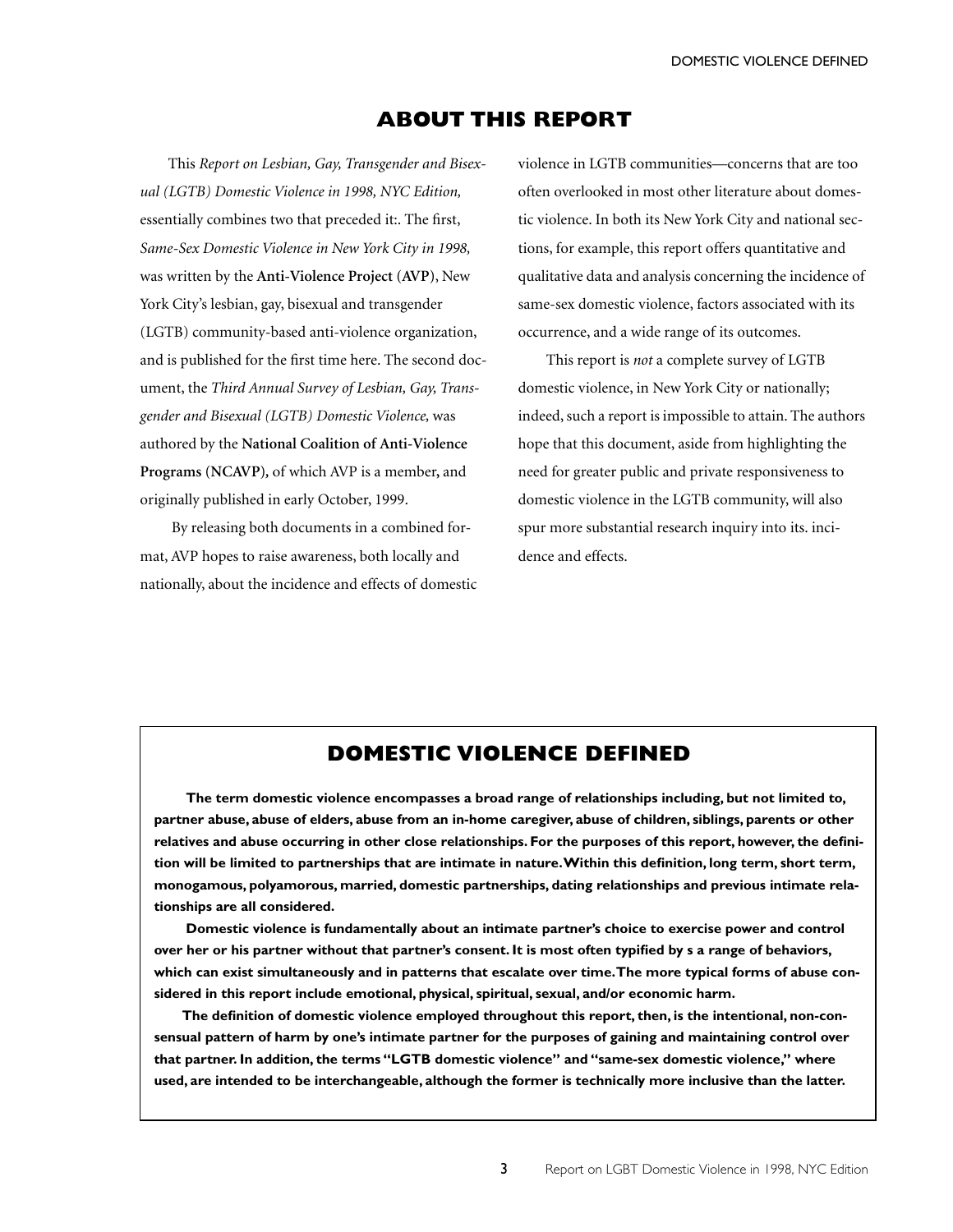# **ABOUT AVP**

The Anti-Violence Project (AVP) is New York City's LGTB community-based anti-violence organization, and the oldest and largest group in NCAVP. Founded twenty years ago, AVP currently serves more than 1,500 survivors bias-motivated attacks, sexual assaults, rape, "pick-up" crimes, domestic violence, HIV-related violence and police misconduct. each year. AVP also leads

advocacy for the violence-related concerns of the area's exceptionally large and diverse lesbian and gay community, and provides extensive training and resources to service providers in the public and private sectors to help enhance their responses to LGTB violence-related needs.

# **ABOUT NCAVP**

The National Coalition of Anti-Violence Programs (NCAVP) was formed in 1995 in recognition of longstanding historical collaborations between its member agencies. The mission of NCAVP is to address the pervasive problem of violence committed against and within lesbian, gay, transgender, bisexual, and HIV-affected communities. Operationally, NCAVP is a coalition of its member programs that documents incidents of violence and advocates for victims of anti-lesbian, gay, transgender, bisexual, and HIV-related violence, domestic violence, sexual assault, police misconduct and other forms of victimization. NCAVP also provides increasing training, resources and capacity-building assistance intended to help other organizations develop and strengthen responses to the LGTB community's violence-related needs.

This national section of this report primarily encompasses case data collected by nine NCAVP member agencies that documented and responded to domestic violence in lesbian, gay, transgender and bisexual relationships throughout the course of 1999. Four additional NCAVP members provided qualitative case information considered in the composition of this report.

Finally, some of the cases documented in the national section reported not directly by NCAVP members, but by other domestic violence service providers who served LGTB individuals domestic violence victims in 1998.

A list of all these agencies follows:

## **NCAVP members**

- Women's Project, Little Rock, AK
- S.T.O.P. Domestic Violence Program, Los Angeles, CA
- Lesbian and Gay Men's Community Center, San Diego, CA
- Community United Against Violence, San Francisco, CA
- Equality Colorado, Denver, CO
- Horizons, Chicago, IL
- Fenway Community Health Center, Boston MA
- Outfront Minnesota, Minneapolis, MN
- St. Louis Lesbian and Gay Anti-Violence Project, St. Louis, MO Lesbian/Gay
- New York City Gay and Lesbian Anti-Violence Project, New York, NY
- Community Service Center of Greater Cleveland, Cleveland, OH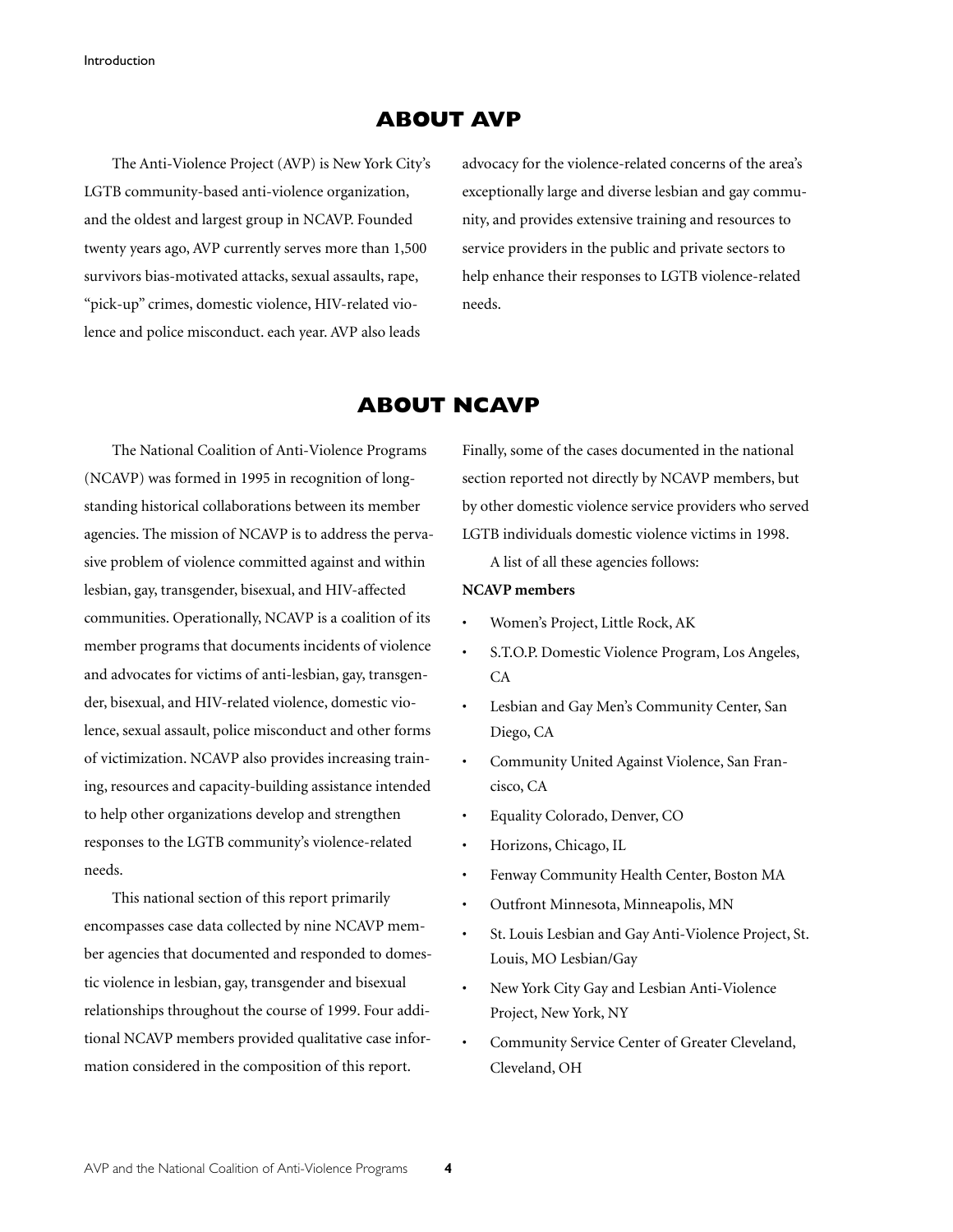- Buckeye Region Anti-Violence Organization, Columbus, OH
- Montrose Counseling Center, Houston, TX

### **Other Organizations**

- Beverly Hills Counseling Int., Beverly Hills, CA
- YWCA Women's Service Center, Los Angeles, CA
- Haven House Inc. Pasadena, CA
- Antelope Valley Domestic Violence Council, Lancaster, CA
- Asian Women's Shelter, San Francisco, CA
- San Francisco District Attorney's Office Family Violence Project, San Francisco, CA
- San Francisco Network for Battered Lesbian and Bisexual Women, San Francisco, CA
- W.O.M.A.N., Inc., San Francisco, CA
- The Network for Battered Lesbian and Bisexual Women, Boston, MA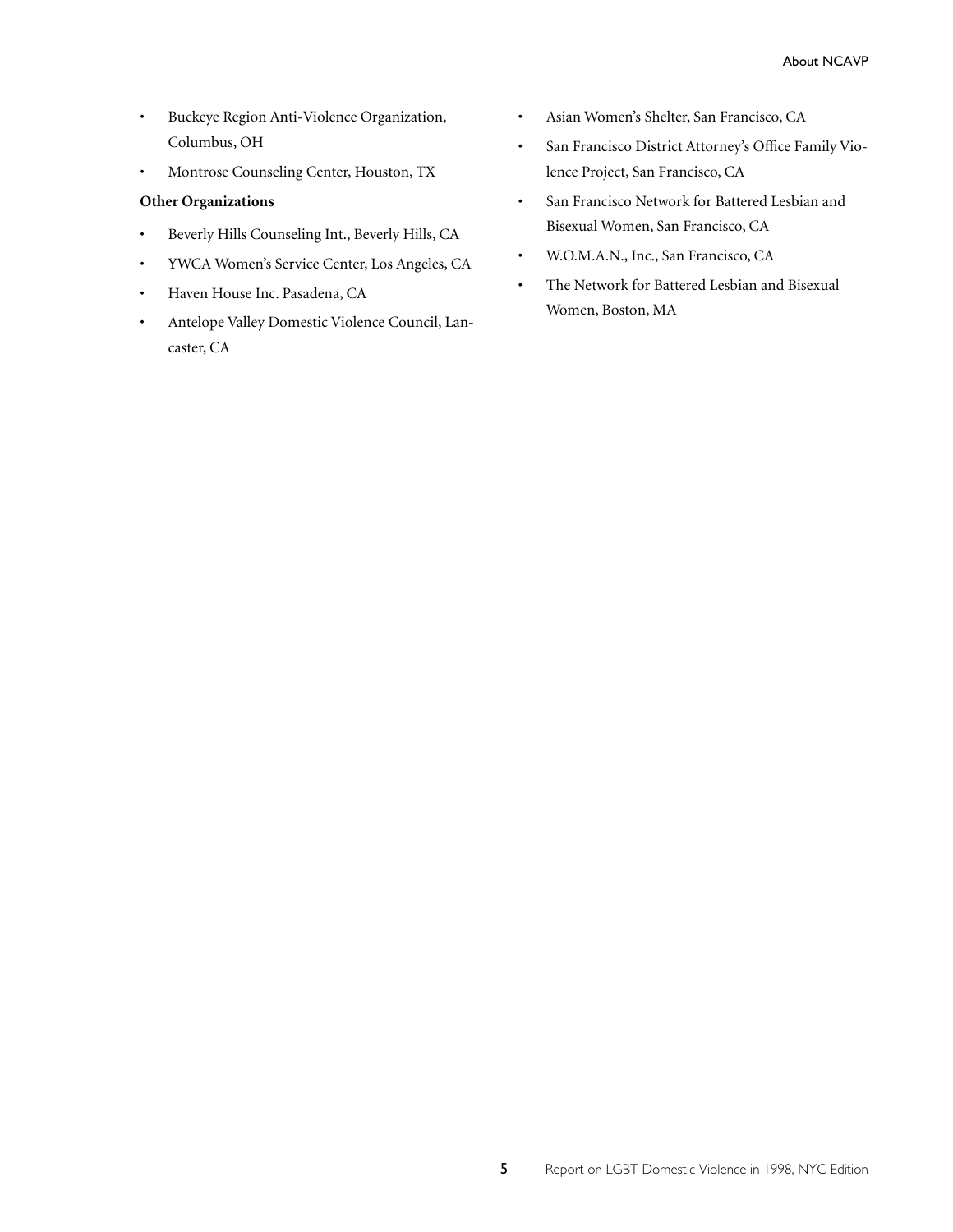**PART 1. NEW YORK CITY SECTION**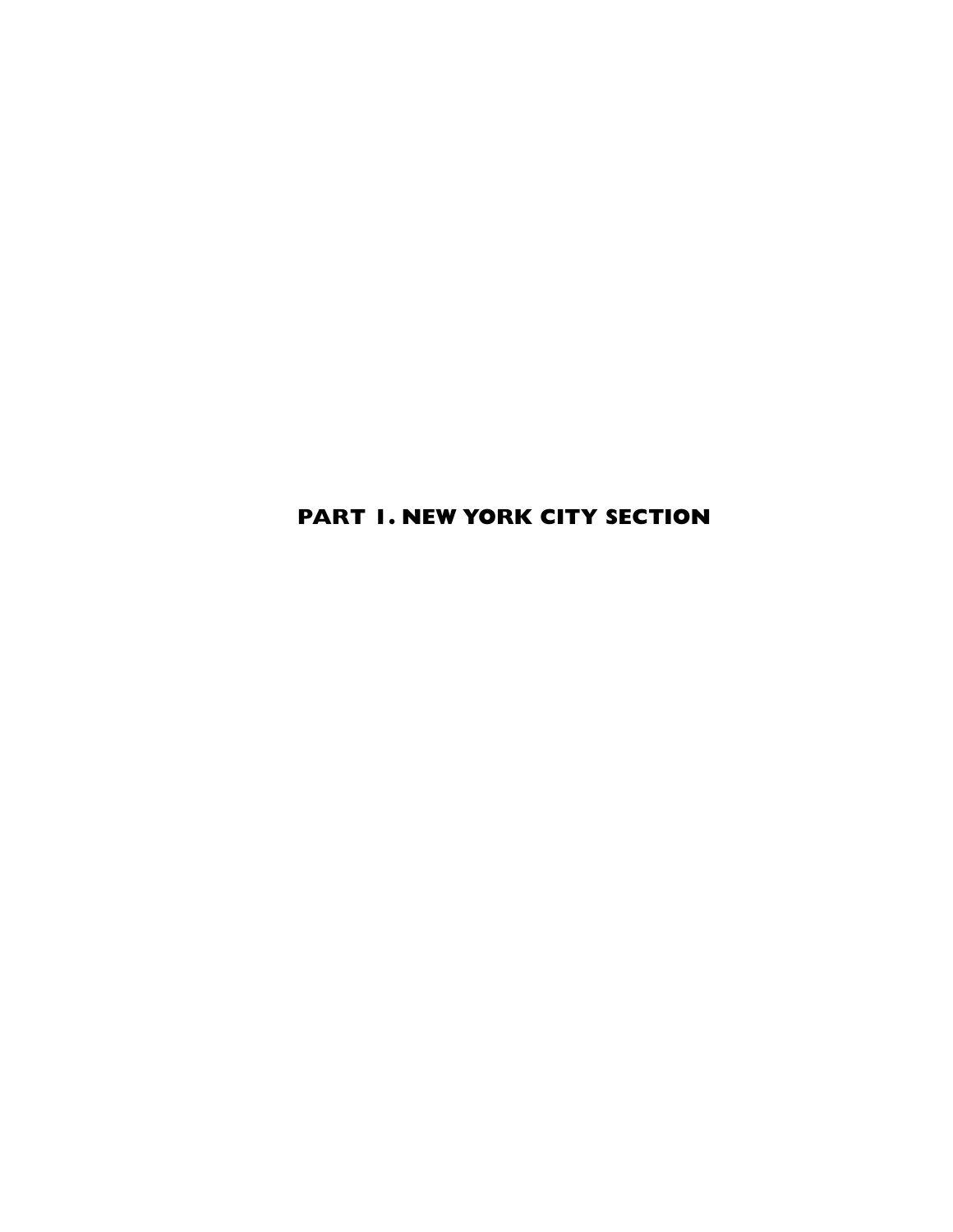Part 1. NEW YORK CITY SECTION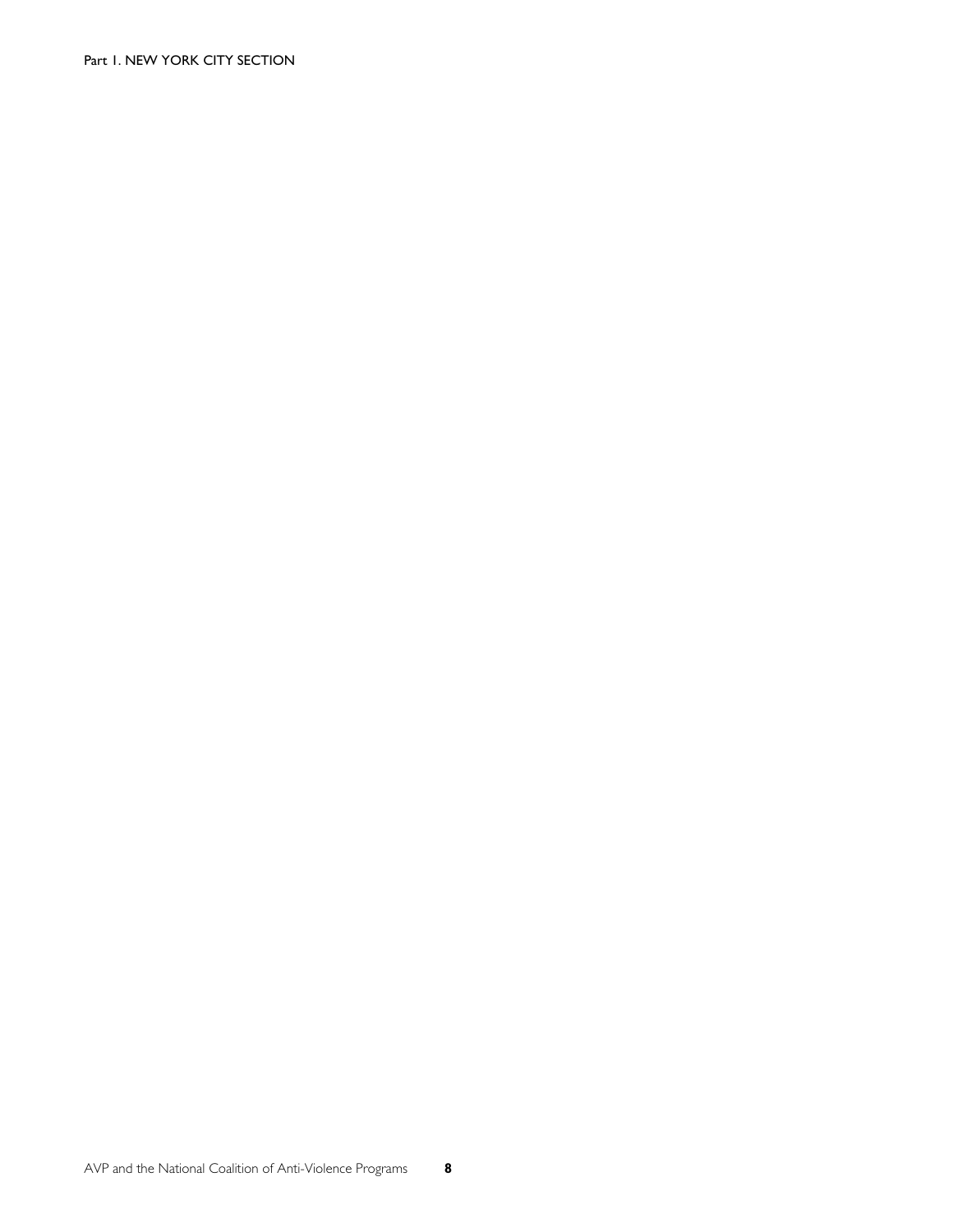# **INTRODUCTION**

The New York City Gay and Lesbian Anti-Violence Project (AVP) began documenting incidents and providing services to survivors of same-sex domestic violence in 1986. This report section encompasses incidents of domestic violence directly reported to AVP in 1998, a year in which a total of 506 domestic violence clients were served. This report does not purport to document

the actual number of incidents of domestic violence to gay, lesbian, transgender and bisexual (LGTB) victims/ survivors in the New York City area, but is an analysis of those incidents reported to the Project. In collecting data, AVP uses a standardized intake form, as well as definitions, and criteria consistent with the ones employed by other NCAVP organizations.

# **SURVIVOR CHARACTERISTICS**

#### **GENDER**

**Gender Breakdown of 1998 Domestic Violence Victims**



Male survivors of domestic violence accounted for 54% (272) of the total victims reporting incidents of domestic violence to AVP, while female victims accounted for 41% (205). The greater percentage of male versus female victims is consistent with the overall client base the agency serves. This does not necessarily indicate that males are in abusive relationships at a higher rate than are females. It has been AVP's experience that lesbians do not report incidents of victimization as consistently as gay men. Further research is needed to study the frequency and dynamics of LGTB domestic violence before definitive conclusions can be drawn regarding comparisons of gender.

People of trans-experience may self-identify according to the categories available on the intake form as transgender male to female (M to F), female to male (F to M), female, male, or questioning/unsure. In 1998, seventeen (17) clients self-identified as transgender M to F. No clients self-identified as transgender F to M. Given that gender information is compiled based on clients' self-identification, it is possible that males of trans-experience or additional females of trans-experience were served but were captured under their self-identified gender.

## SEXUAL ORIENTATION

Gay males (252) accounted for 50% of the total number of domestic violence clients served at AVP. Les-



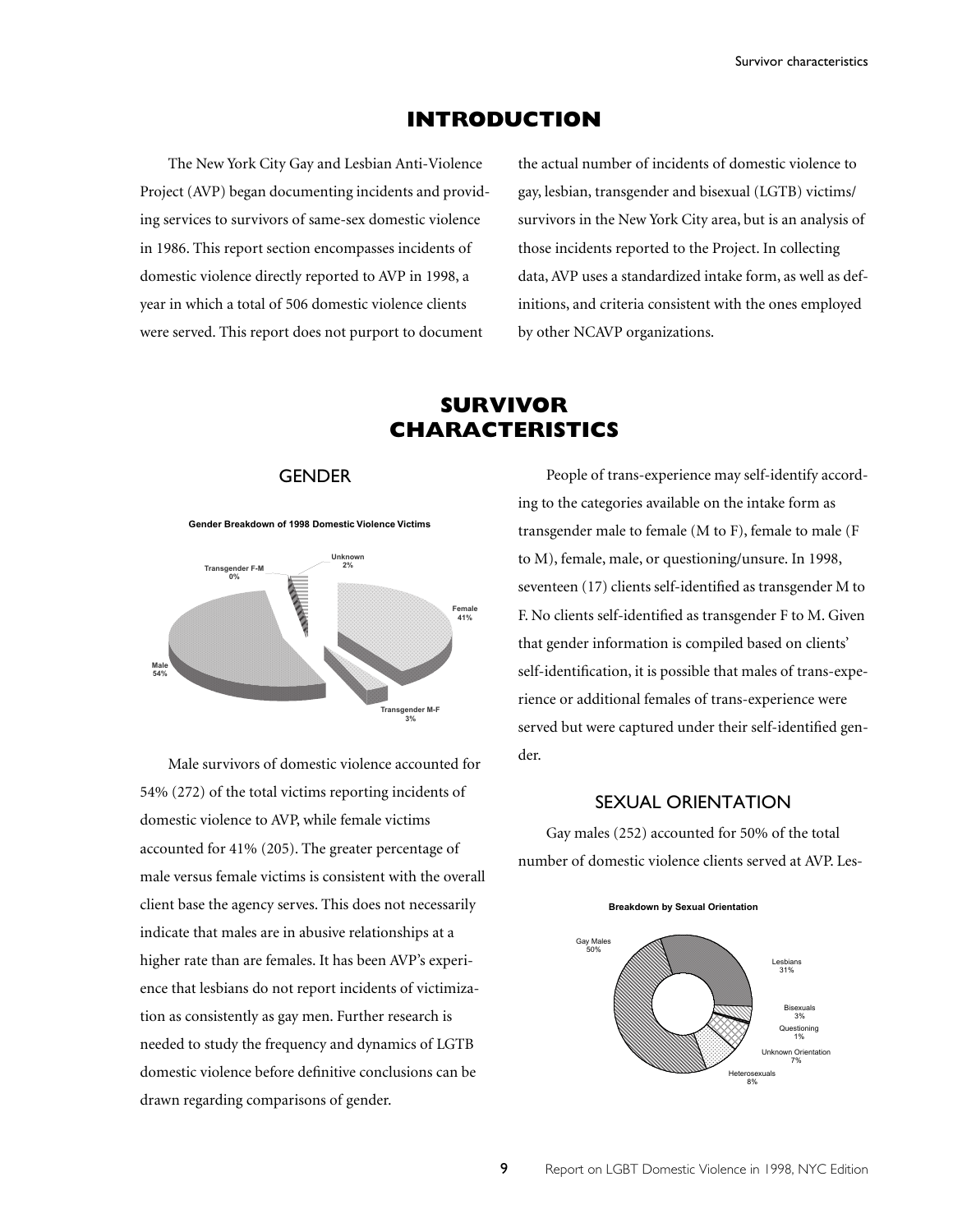bians (154) accounted for 31% of this number, four of whom identified as lesbians of trans-experience. There were no self-identified gay males of trans-experience.

Heterosexuals (40) accounted for 8%. Clients classified of heterosexual orientation come to AVP for several different reasons. These clients may actually be of bisexual orientation experiencing domestic violence within a heterosexual relationship. They may feel more comfortable accessing services through AVP in discussing the variations and history of their relationship(s). Heterosexual clients may have a LGTB friend or family member who recommended the agency's services. Some heterosexuals are referred by other service providers, and some find AVP's listing in resource guides and only recognize the Anti-Violence Project component of the agency's name. Depending on their level of comfort and finding the services beneficial, heterosexual clients, primarily women (26), may choose to continue with the agency. Ten of the clients who identified as heterosexual were of trans-experience (M to F). Four (4) heterosexual men accessed AVP in 1998. When heterosexual men contact AVP, they often present as victims of domestic violence who fear being treated as the batterer if they access assistance through a battered women's hotline.

Clients of unknown sexual orientation (33) comprised 7% of AVP's domestic violence clients. Of the number of unknown sexual orientation, seventeen (17) were female, five (5) male, three (3) transgender M to F and six (6) were of unknown gender. Sexual orientation is generally determined by the client's self-identification. However, people from various groups, cultural, ethnic, etc. may not identify as LGTB even if they are in relationships with same sex partners. Future adjustments to the intake form may address this by adding categories for women with women and men with men. Clients not 'out' may be reluctant to label their orientation despite

contacting AVP. In some cases, sexual orientation may be unknown because the client made only an initial or limited contact with the agency, usually through an information gathering hotline call. The data may not have been made available to the counselor or the client may have declined to give this information.

Bisexual clients (17) comprised 3% of victims. Of clients self-identified as bisexual, ten (10) were male and seven(7) were female. In 1998 no clients of trans-experience self-identified as bisexual.

Four (4) clients self-identified as questioning and comprised 1% of victims. Of these, one (1) was female, one (1) male and the remaining two (2) were unspecified.

### AGE

The largest age category for victims of domestic violence was 222 (45%) in the 30-44 year range. This number is consistent with 1997's total for this age group and may reflect AVP's outreach practices, distribution of materials in bars, advertisements in gay/lesbian publications and mailings to political activist organizations. It may also be attributed to a larger sense of awareness among people in this age range about what constitutes an abusive relationship. It is likely that people in this age range often have more access to, and awareness of resources. AVP has launched a number of outreach initiatives including flier distribution, hosting events, and participating in other LGTB events to broaden outreach efforts.

The second largest category was in the 23-29 year range with 85 (17%). This number is slightly up from last year's total of 76 in this age range.

In the next youngest age category of 18-22 year olds, 48 (9%) clients were served at AVP. This number more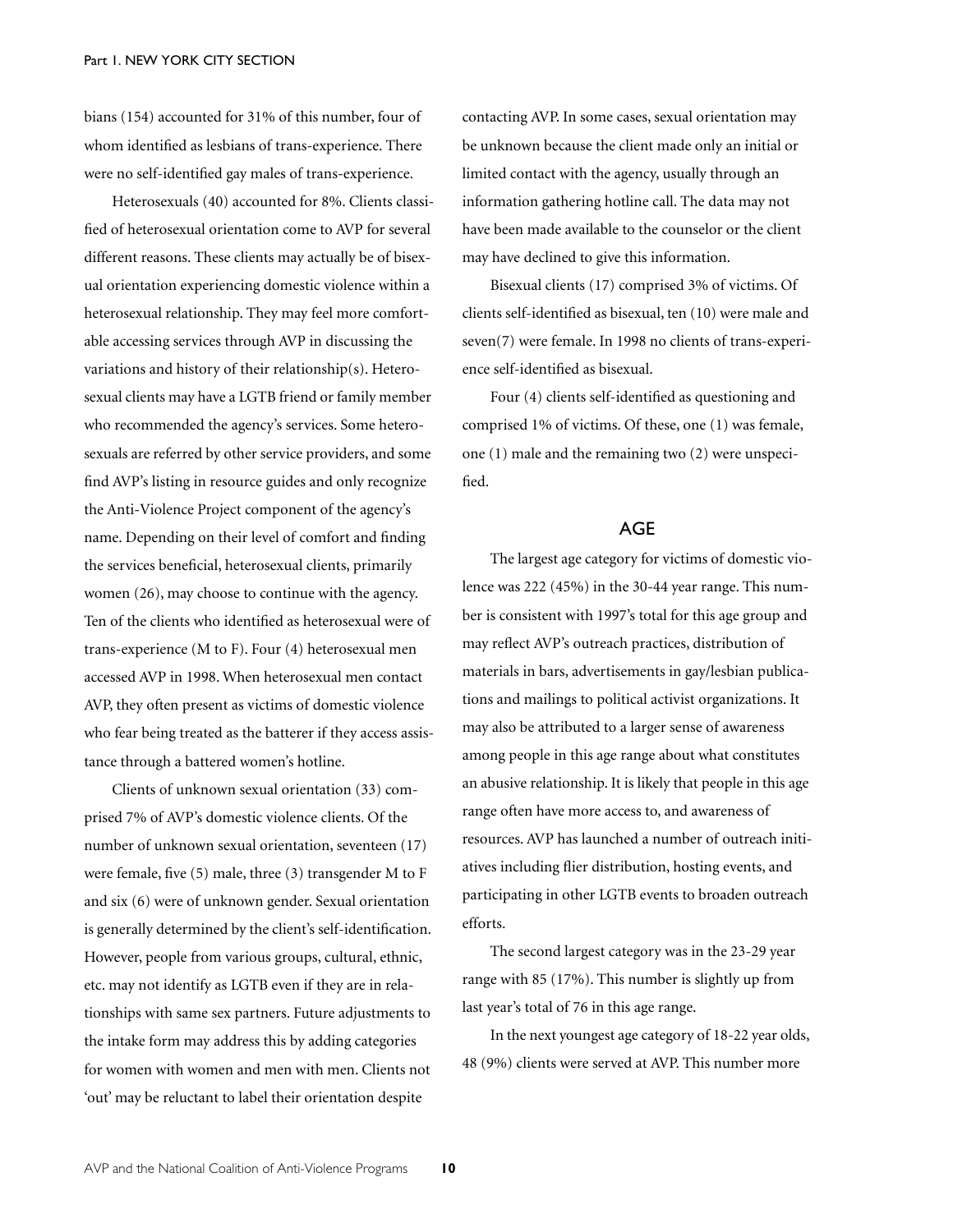

**Age of Domestic Violence Clients, 1998**

than doubled since last year's reported 21 clients in this range.

These increases appear to be consistent with the growing awareness of violent relationships amongst younger populations. It cannot be determined from these number if the increase overall in both 18-22 and 23-29 year olds is due to AVP's efforts to broaden outreach, an increase in occurrence, or an increase in our society's awareness of what constitutes an abusive relationship.

Generally, AVP has not had services targeted to LGTB adolescent victims of domestic violence. Adolescents now comprise a rapidly growing sector of domestic violence victims, and LGTB adolescent victims of domestic violence would likely seek services from providers known for their work with adolescents. Therefore the five (5) victims under the age of 18 served by AVP in 1998 cannot be indicative of the prevalence of domestic violence in LGTB adolescent relationships and is more likely an understatement of the rate of incidence amongst this population.

There was a slight increase in the number of clients in the 45-64 age range, 58 (11%) clients were served, up from 48 last year.

Consistent with AVP's previous recording of domestic violence clients below age 18 and above age 65, these two remain the lowest reporting categories. LGTB youth may not seek AVP services based on several factors indicated previously. Additionally, it is likely that this age group would have less awareness of identifying factors for abusive relationships and less resources available tailored to this population and structured to address intimate partner violence. Given expanding awareness on the part of service providers generally, and AVP specifically, we are beginning efforts to review possible avenues of greater service to domestic violence victims age 18 and below. LGTB domestic violence victims 65+ may report at consistently lower rates due to a different generational understanding of abusive relationships as well as generational/individual barriers to accessing an openly gay organization. AVP will begin working with LGTB senior organizations in New York City to address this.

Although the overall number of reports of domestic violence increased in 1998, the number of clients of unknown age, 74 (16%), actually dropped slightly from last year's 76. In part the drop in the number of unknowns may be due to improved gathering of data by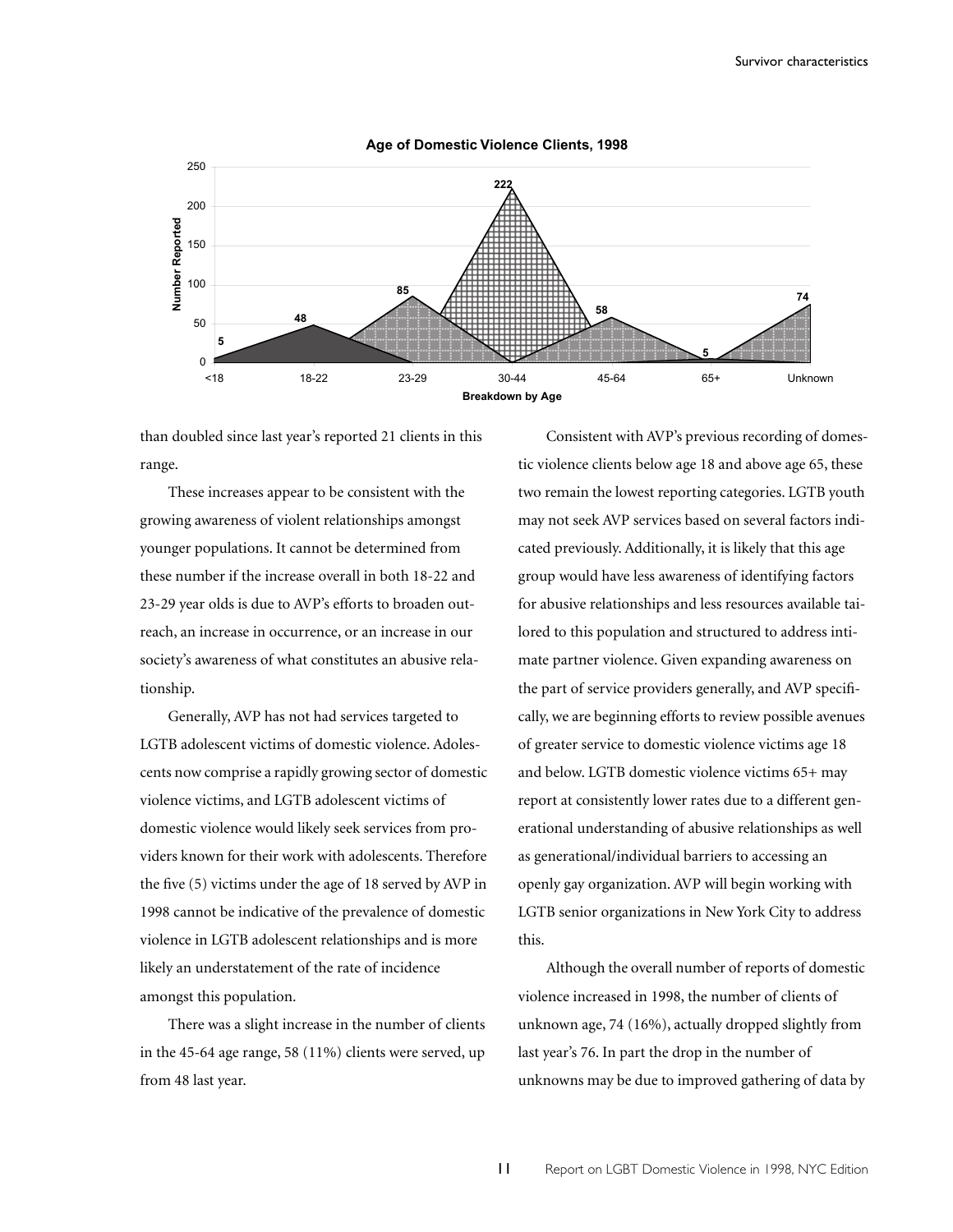AVP staff or may reflect some increase in comfort by clients in providing statistical information.

## RACE/ETHNICITY

Categories of race and ethnicity were last revised in the early 1990's with the establishment of NCAVP's standardized intake form. The National Coalition intends to review and revise these categories in the future. For a listing of the categories used by NCAVP, please refer to the copy of the Intake/Incident Report Form at the end of this report.

The largest number of clients reporting domestic violence to AVP in 1998 were white, comprising 32.61% (165) of the total reports received. (Clients identifying as Jewish in 1998 (14) also identified as white and were included within this category.) In 1997 whites had comprised 36.58% (154). The second largest category of clients identified as Latina/o. Latina/o clients increased from 17.81% (75) in 1997 to 25.89% (131) in 1998. Clients identifying as African American comprised 16.80% (85) in 1998 and 19.95% (84) in 1997. Multi-racial comprised 2.37% (12) of clients while Asian/Pacific Islanders and Native Americans comprised the smallest category of reports, 0.79% (4) and 0.40% (2), respectively.

All of the above detailed categories remained fundamentally consistent except for Latina/o clients. This category displays a significant increase, nearly double last

year's reported cases involving Latina/o clients. This increase likely reflects a substantial amount of outreach made previously to areas/service providers encompassing this category of clients.

Clients identifying as other comprised 1.78% (9), and reflects clients who were reluctant to be placed in categories that may not be fully representative of their identity. Clients of unknown race/ethnicity comprised 19.37% (89). This number reflects clients who were either reluctant to identify under any of the existing categories or for whom race/ethnicity was not made known to AVP staff.

Limitations of language (AVP provides bilingual services in English/Spanish) and limited culture-specific outreach may have inhibited increased reporting in some categories. There may also be cultural barriers about accessing a western gay-identified organization. It is particularly likely with Asian/Pacific Islanders that language as well as cultural barriers may obstruct reporting to AVP.

Across the board it has become apparent that inclusive representation by staff personnel and sensitive-specific outreach increase reporting by various facets of AVP's client population. To the degree possible, and resources available, AVP regularly attempts to deliver services and retain providers and volunteers that are relevant to the client population.

# **GENERAL INCIDENT CHARACTERISTICS**

#### LOCATION

The majority of reported incidents, 39% (178) occurred in Manhattan; followed by Brooklyn with 20% (99); Queens, 14% (73); Bronx, 11% (55); and Staten Island with 3% (16). Of clients reporting to AVP, 1%

were victimized in the outer counties, Westchester (1), Suffolk (2), Nassau (1), while another 1% (5) came from the greater New York State area. The remaining 11% (55) came from outside New York State including New Jersey, Connecticut, Pennsylvania, etc. and includes calls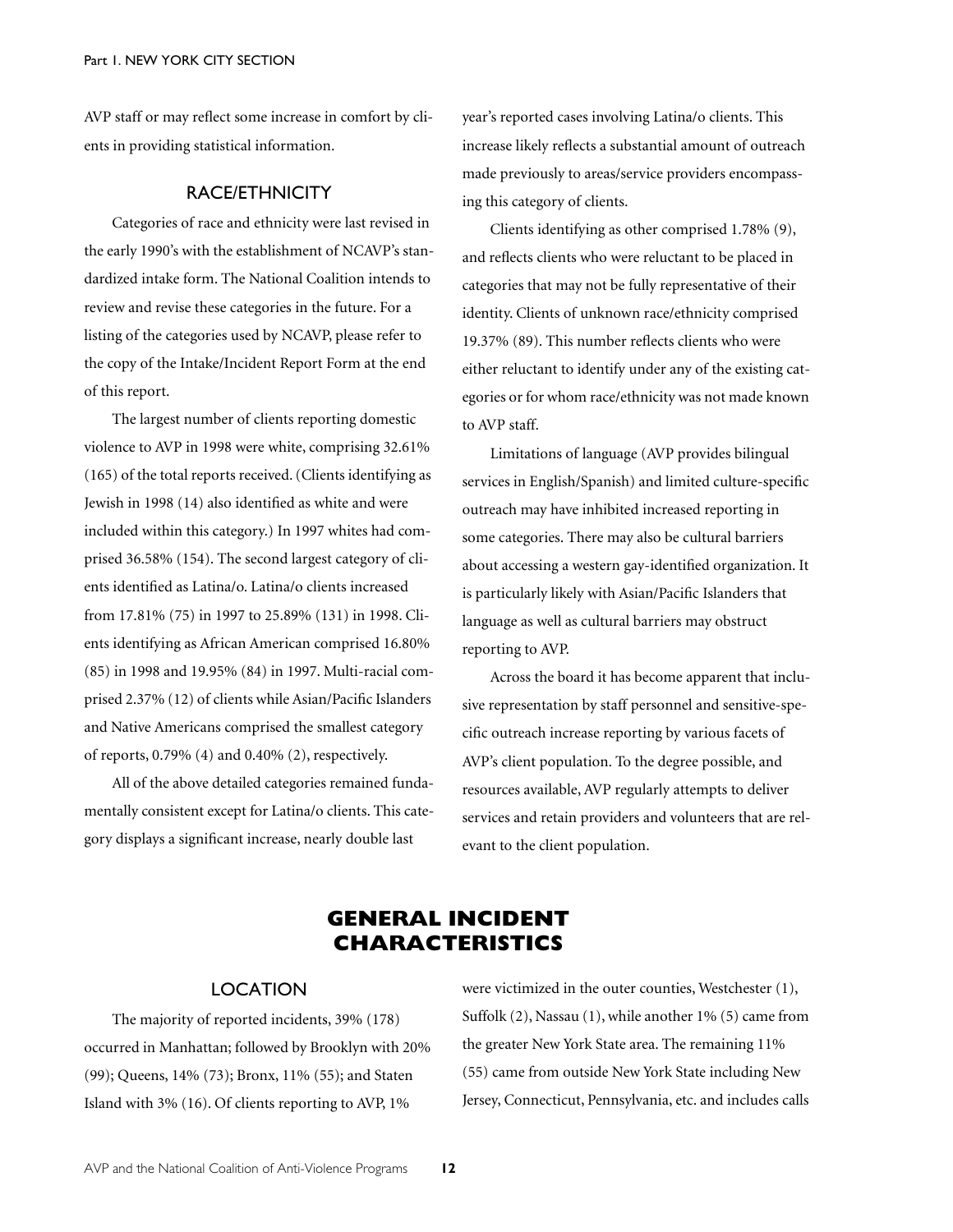received from across the country. AVP primarily serves New York City, however, given the scarcity of LGTB sensitive or specific services, AVP is frequently called on by clients beyond this area. AVP works to serve these clients to whatever degree is possible.

### SITE

Victims of domestic violence are subject to danger no matter where they may be; out in public, at work, and most especially within the home. Violence often occurs where the perpetrator feels most in control or feels that he or she is most likely to maintain control. Not surprisingly then, an overwhelming 76% (387) of incidents reported occurred in victims' homes. Incidents on the street or public areas, occurred 7% (36) of the time. Victims indicated their workplace in 5% (23) of incidents reported to AVP. Incidents also occurred 12% (60) of the time in locations such as stores or restaurants, in and around LGTB businesses and institutions (bars, bookstores, community center, etc.), at LGTB events, on public transportation, at schools or colleges and even in police precincts/jail. Violence is not limited by setting. In cases of mutual arrests for example, domestic violence victims may be subject to further abuse even within the

confines of a police precinct. For victims who have already left their batterer, violence may occur when a batterer comes upon a victim in a public setting like a community center or a store, or the batterer may specifically target the victim through stalking or harassment at places the victim regularly frequents such as a college or on the subway line the victim uses to get to work.

## SERIAL OFFENSES

Domestic violence is cyclical in nature, increasing in frequency and intensity over time. Abuse typically follows a pattern of escalating violence from verbal to physical. Of the total number of AVP domestic violence clients in 1998, 80% (402) reported a history of prior incidents, while a significantly lower percentage, 17% (88) did not report a history of prior incidents. The latter may be the result of education and outreach reflected in earlier contacting of AVP and request for assistance. In the remaining 3% (16) of cases it was unspecified whether there had been a history of prior incidents.

Of the 80% that reported a prior history of incidents, 32% (165) reported ten or more prior incidents; 23% (114) reported a history of six-to-ten prior incidents. 14% (69) reported between two-to-five prior inci-



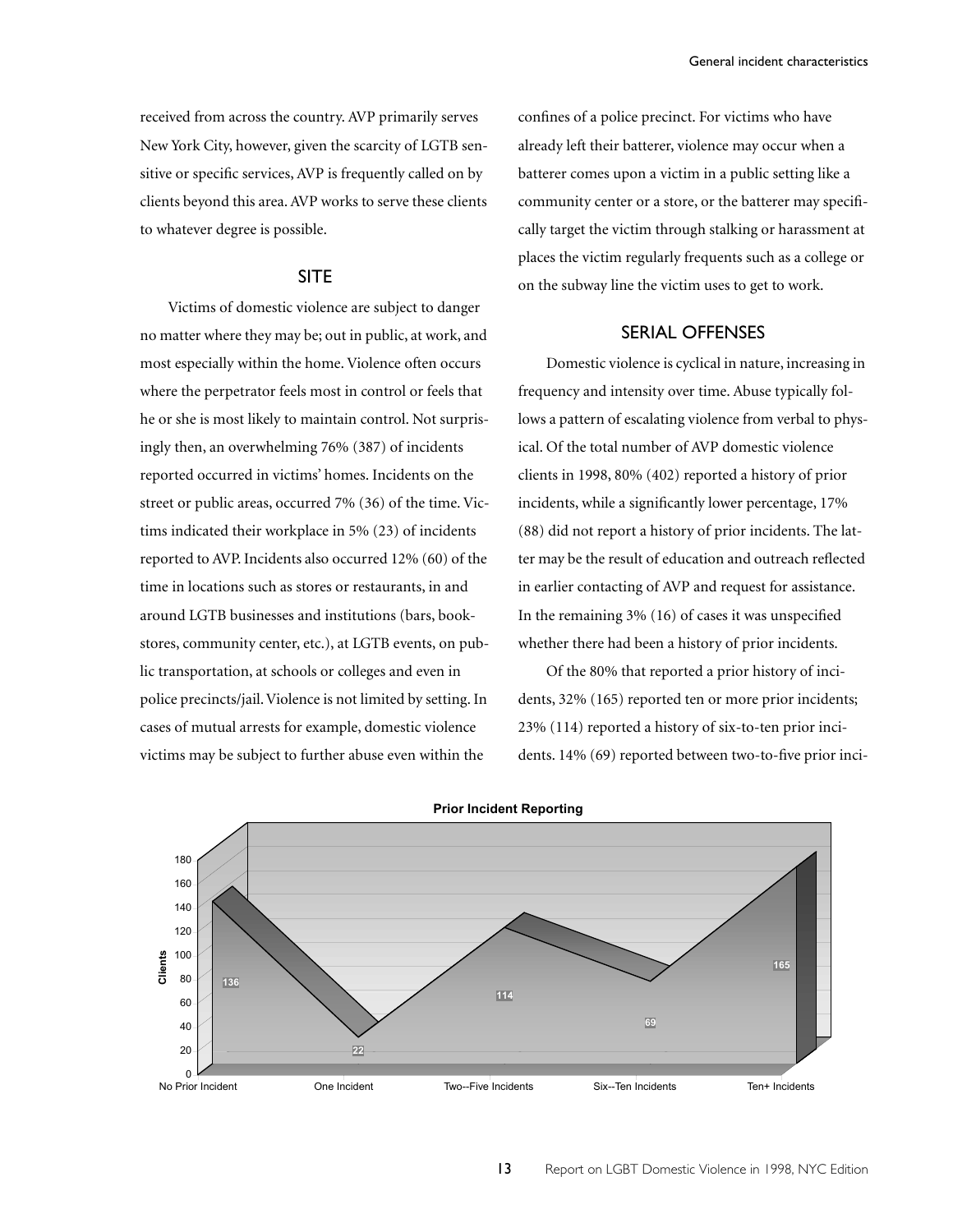dents and 4% (22) reported a history of at least one incident.

Looking at the above graph, LGTB domestic violence victims appeared to contact AVP at certain periods within the abusive relationship. The largest number of clients made contact when the abuse had escalated beyond ten or more prior incidents. While the lowest number of clients contacted AVP by the second abusive incident. This is consistent with the cycle of abuse which occurs within abusive relationships. A victim is more likely to be acquiescent in the earlier stages of an abusive relationship. Often the victim will attempt to readjust their own behavior or response rather than seeing their abusive partner as being at fault and seeking outside support.

It is alarming that 80% of victims reported a prior history of offenses. Given that in New York City, in particular, domestic violence has been a mayoral initiative since 1994-1995. This high number may speak to several issues. It may be that current approaches to addressing domestic violence need to be revisited and revised. Although there has been a concerted effort to address domestic violence in the City generally, LGTB victims are not specifically indicated or targeted in educational outreach done by most mainstream organizations. Where gay victims are meant to be included the effort is usually obliquely made through the subtlety of gender neutral language. A subtlety which usually misses gay victims as well as service providers. Educational outreach must do just that, educate through clear and direct language.

Another prominent issue is that domestic violence is generally presented as an issue which impacts predominantly heterosexual, particularly female, victims. All other victims of domestic violence either go unrecognized or are minimized because the numbers are

thought to be comparatively so much lower. Female heterosexual domestic violence victims faced similar societal biases and perceptions several decades ago. Domestic violence was seen as an infrequent and insignificant issue. Women were told their situation was only a domestic issue and should be dealt with in the home. Or worse, they were seen as bringing the violence on themselves. This is not unlike blaming LGTB domestic violence victims for not conforming to heterosexist standards. Eventually it became understood that these societal misperceptions inhibited an accurate calculation of the severity and pervasiveness of domestic violence. These misperceptions were also shown to have severely inhibited victims from seeking necessary protection and supports. Similar attitudes continue to minimize the extent of LGTB domestic violence or blame LGTB victims for their situation. Likewise, they serve to inhibit an accurate understanding of the scope of the problem, frequently preventing a victim from seeking, or being able to access, appropriate protection and services.

AVP, as an independent organization, does educational outreach and provides training within the community and to other mainstream service providers including law enforcement. These efforts need to be complemented by accurate inclusion under the law and by the expansion of LGTB appropriate services and programs.

#### PERPETRATORS

50% (249) of clients reported that their lovers were the perpetrators of domestic violence. In 1997, ex-lovers accounted for 24% (103) of perpetrators, while in 1998 ex-lovers accounted for 31% (159) of perpetrators. This number is consistent with the understanding that violence does not end with the termination of an abusive relationship. In most cases of domestic violence, abuse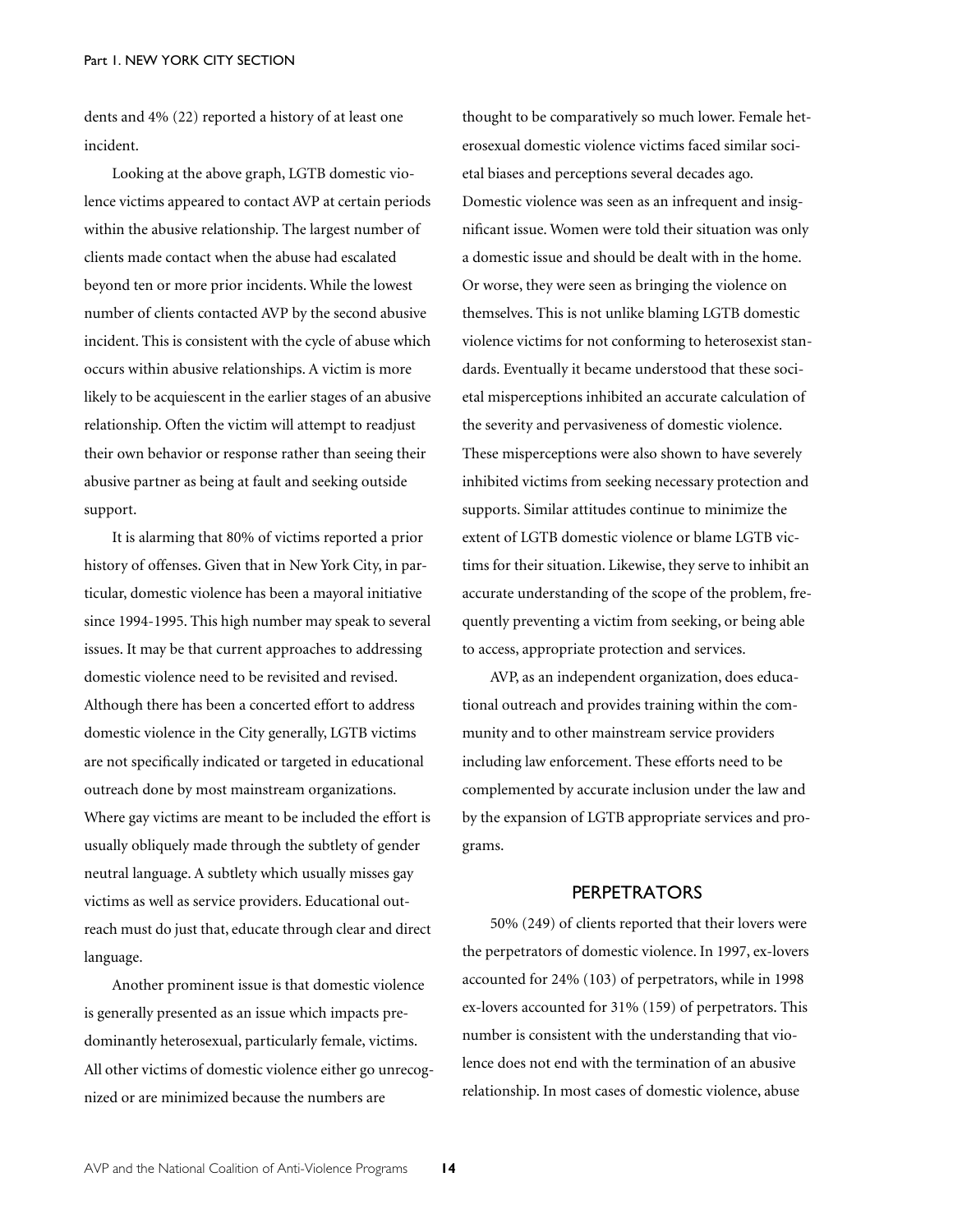escalates when the victim attempts to leave, often in the form of increased harassment, stalking as well as assaults. In many cases the violence continues to escalate well after the victim is out of the relationship.

AVP uses a broad definition of domestic violence which extends to include a variety of relationships beyond intimate partner violence. The remainder of clients' perpetrators reflected that 5% (24) were relatives or family members, 3% (16) were roommates, 1% (7) were from other relationships, 7% (34) were unspecified. In the case of roommate, other relationships and unspecified often there is a current or past intimate relationship that is not being presented as such. This may reflect cultural or generational differences in identifying same sex relationships or as difficulty identifying as LGTB as stated earlier in this report. for example elderly LGTB victims of domestic violence frequently do not identify directly as being in a same sex or bisexual relationship and may often instead refer to a perpetrator as a roommate or 'friend'. People of various cultures also do not always use the terms LGTB, and may not consider their relationship as same sex or bisexual. They may be more likely to identify themselves and their perpetrators (usually the primary partner) in terms of relational context; friendship, relative or family member.

## EXTENT OF INJURIES

Data indicates that 51% (261) of AVP's domestic violence clients reported receiving no physical injury at the time of intake. 27% (136) sustained minor injuries, while 10% (49) suffered serious injury. Injuries sustained ranged from contusions, cuts and scratches, concussions, bites, to broken bones, and ruptured or lost organs. This year no deaths due to domestic violence were reported to AVP.

For injuries sustained, categories of medical attention included: none required 37% (70); out-patient services received in a clinic, with a physician or in an emergency room, 25% (47); medical attention needed but not received, 22% (41); required hospitalization 6% (11); medical attention needed or obtained unspecified at intake, 10% (19). This last figure likely includes minor to severe injuries that were interpreted by an AVP counselor to need treatment but where the victim did not confirm the extent of injury or the need for treatment. Delays in receiving treatment or not obtaining treatment for injuries may occur for several reasons: an unexpected return by the perpetrator; delayed reaction by the victim; fear of having to explain the cause of the injuries thereby further angering a perpetrator; fear of initiating interventions by other providers such as the police or child welfare services: significant anticipation and fear of encountering heterosexist or homophobic bias on the part of the healthcare provider; shame or embarrassment related to being victimized by their partner.

## BIAS/MOTIVATION

Victims who reported incidents of domestic violence were also asked if the incidents of abuse included additional aspects of bias or motivation(s) on the part of the batterer. A total of 25% (27) of clients reported that heterosexism and homophobia had been used as a component of the abuse. Heterosexism and homophobia can range from a partner threatening to or actually "outing" a victim, which might result in loss of employment, housing, support of family and friends, losing custody of children or some other significant consequence to the victim. It may also mean the batterer's use of heterosexism or homophobia as tools to control what the victim wears, who he or she can associate with, anything that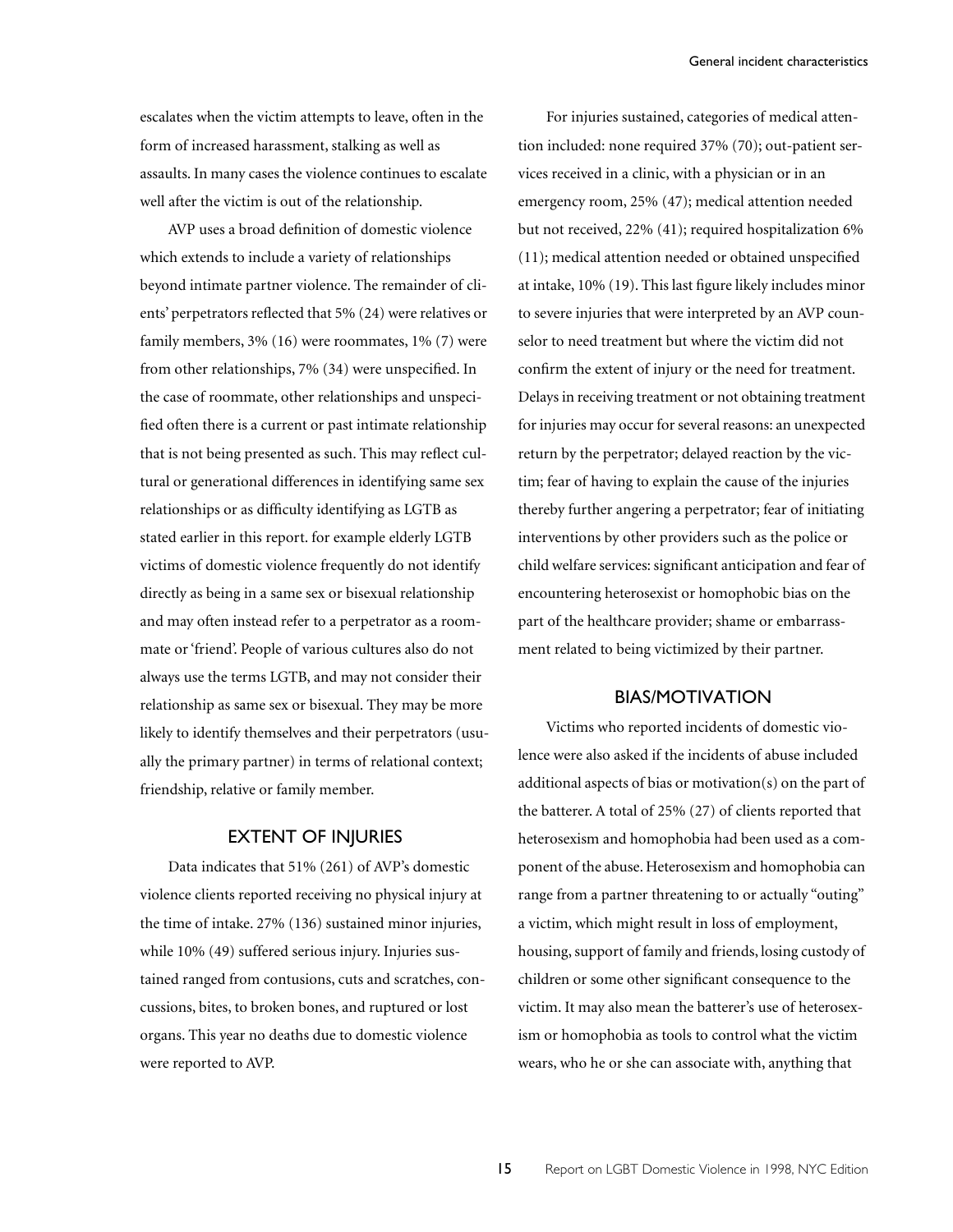may threaten the batterer's own degree of comfort with being LGTB.

In 25% (26) of cases victims reported HIV/AIDS status being used against them by their partner. This can include the use of AIDS-phobic comments, blaming the victim for contracting HIV, forcing unprotected sex with the victim or threatening to disclose the victim's HIV status to family members, friends and others.

13% (14) of clients reported economic bias/motivation. This may include use of socioeconomic standing to control or hurt the victim or may relate to perpetrators who use power and control to take economic resources from victims of domestic violence. For example in the case of a victim who owns their own home or business, the perpetrator may not only seek to control the victim but may choose that particular victim in order to acquire their assets

 In 3% (11) of cases victims identified anti-transgender bias or motivation which may, as in the case of heterosexist or HIV/AIDS bias, include "outing" someone as being of transgender-experience. It may also include domestic violence that initiates or escalates with a person's gender transition.

In 34% (36) of cases clients included anti-immigration, racism, sexism, religion, or disability as other biases or motivating factors for their abuser.

### **WEAPONS**

Use of weapons was cited in 118 domestic violence cases in 1998 on par with 119 in 1997 and down only slightly from the 163 reported use of weapons in 1996. Although there appears to be a slight downward trend in the use of weapons, it is unclear from the current data

why this may be occurring, and whether in fact it is a trend.

Use of weapons occurred in assaults and attempted assaults with a weapon (see Crimes below for further detail). A total of 137 weapons were used in the 118 reported incidents. Objects used were then categorized into six subtypes: blunt objects (including car club, wooden 2x4s, dumb bell, hammer, etc.) 36%; sharp objects (including knives, kitchen utensils, razor blades, etc.) 23%; hot/burning materials (including hot coffee, lit candles, lit cigarette, etc.) 5%; restraints (rope) 1%; vehicle 1%; and other weapons (including a bag of CDs, books, Amyl Nitrate, etc.) 34%.

#### CRIMES COMMITTED

The chart below illustrates the types of crimes reported to AVP from LGTB victims of domestic violence in 1998. It is AVP's belief that intimidation and harassment are intrinsic to all abusive relationships. As the cyclical nature of domestic violence escalates, intimidation and harassment frequently lead to violence. In recording statistical information from clients intimidation and/or harassment were noted only when reported or clearly evident. In 506 cases of domestic violence there were 1,149 incidents where crimes and/or offenses occurred. Of the 1,149 incidents 28% (320) reported harassment (verbal and/or sexual), 27% (308) reported intimidation. In 22% (249) of cases, victims reported being assaulted without a weapon. In 7% (79) of cases, victims reported assault with a weapon. 3% (39) of cases involved attempted assault with a weapon. (See also Weapons.).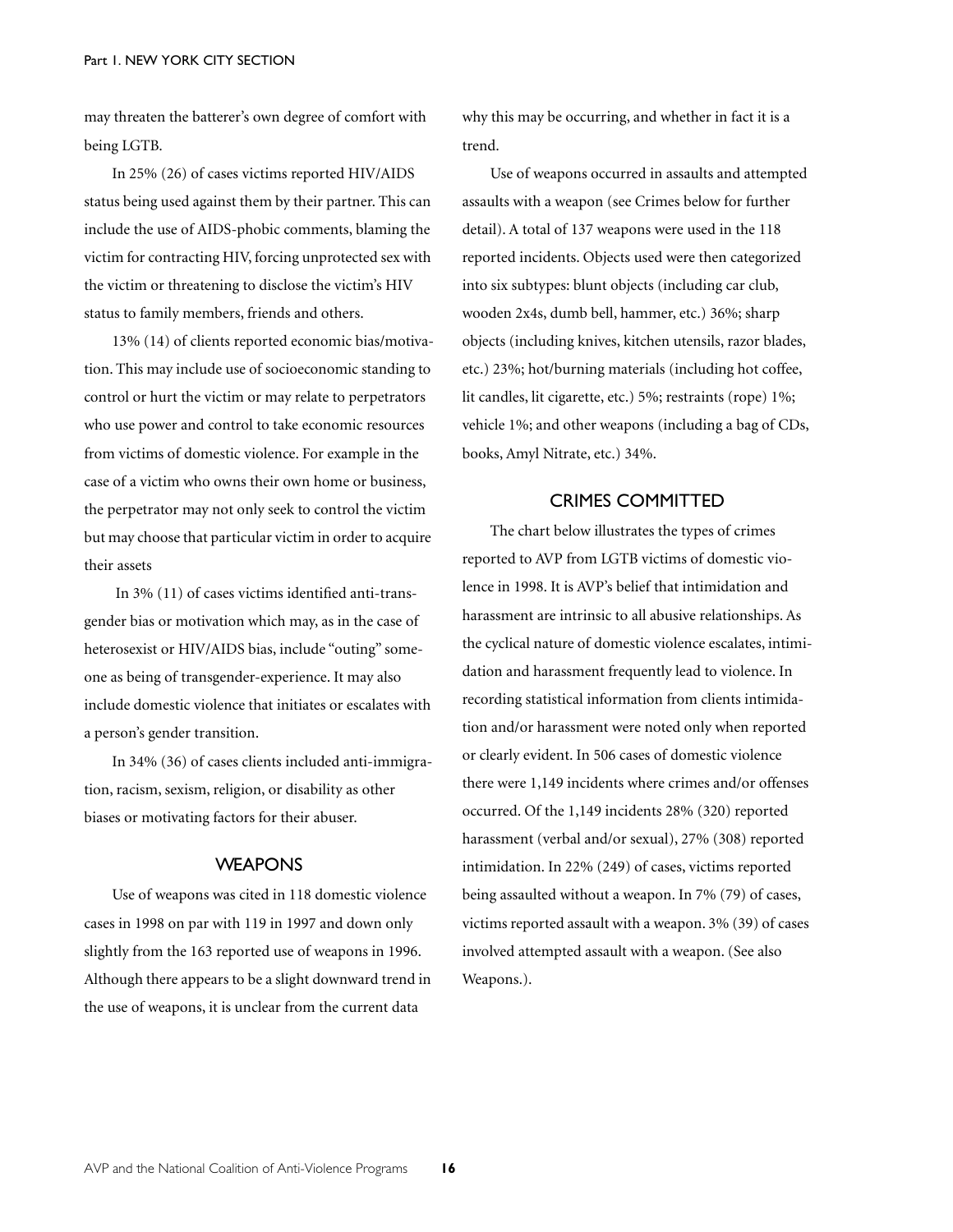# **INCIDENT REPORTING AND POLICE RESPONSE**

## REPORTED INCIDENTS

The majority of domestic violence victims served by AVP 71% (359) did not report incidents of domestic violence to the police; 26% (133) indicated that they had reported incidents to the police; and 3% (14) of clients reported that they had attempted to file but police refused to take their complaint.

In 66% (88) of cases where clients had reported filing a complaint, no arrest was made. For LGTB domestic violence victims, criminal court is the only access to obtaining an Order of Protection. If no arrest is made, a victim is unable to secure a restraining order. In contrast, domestic violence victims who are married, have a child in-common or are related by blood have access to civil Orders of Protection which generally requires only that a complaint be filed with the police and that the victim express fear for their safety. Gay men and lesbians are not permitted to marry. It is only with rare exception that same-sex partners have been able to gain co-adoption of children. And blood relation is meant to encompass intrafamilial violence. These limitations effectively

block lesbian and gay male victims, most transgender and bisexual victims as well as non-married heterosexual victims.

It is also considerably more difficult for LGTB victims of domestic violence to obtain exclusionary Orders of Protection which ban the batterer from the home. For LGTB victims to obtain this added level of protection requires multiple criminal charges or a charge for a more severe offense usually involving a weapon or serious injury as a result of an assault.

It was reported that 9% (45) of victims had a complaint taken, but no arrest was made. In 6% (32) of cases, victims reported that they intended to file a complaint after contact with AVP. In 3% (14) of cases where victims reported incidents to the police, they reported that the police had refused to take their complaints. This number captures the status of reporting to police made on intake to AVP. This number is likely higher than captured here. Domestic violence victims seen over time frequently report experiencing one or more previous



#### **Crimes and Offenses 1998**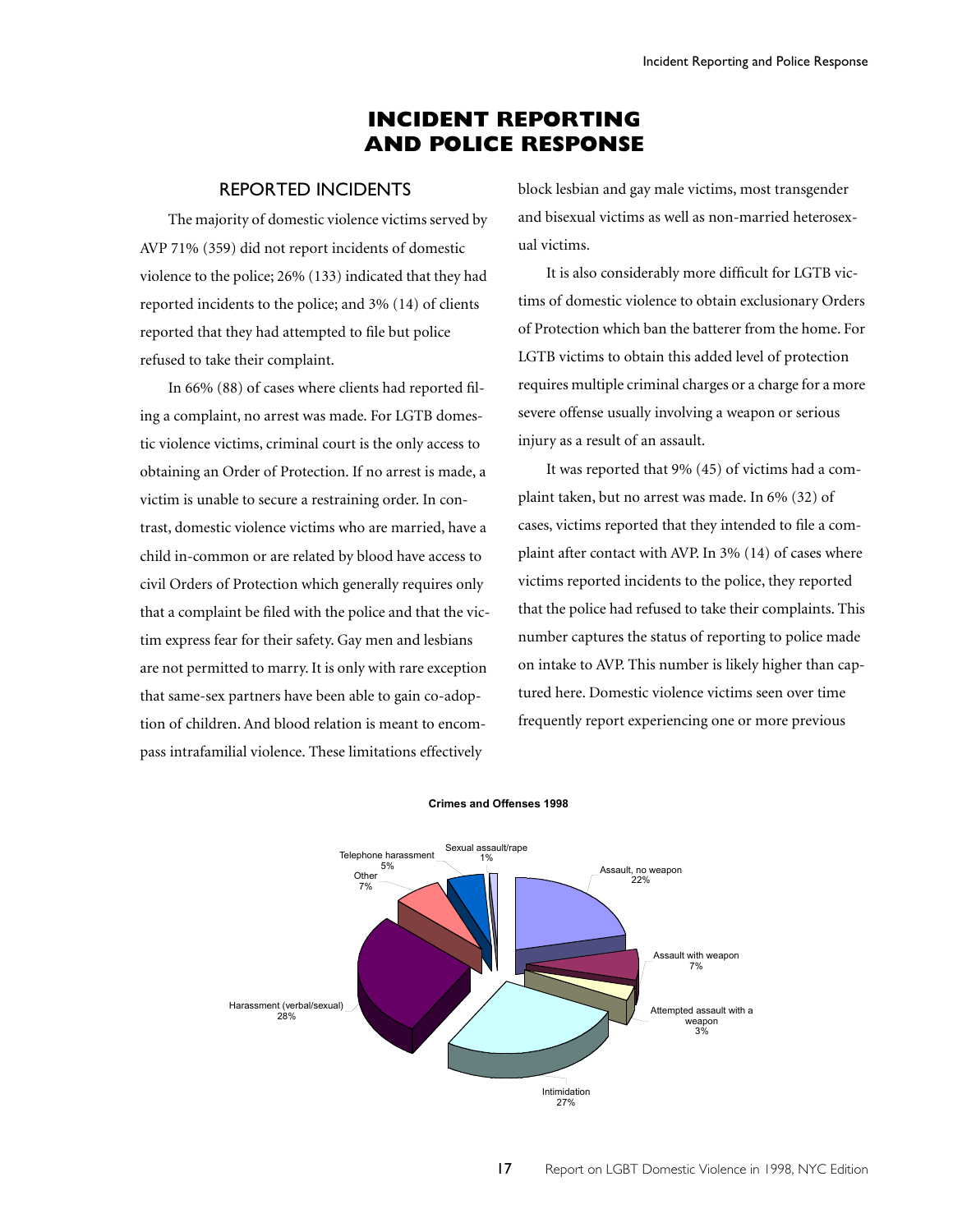incidents where police were called but no complaint was taken.

In 2% (10) of reported cases where a victim sought police protection, the victim was himself or herself arrested. This number is likely higher than captured here. Just as service providers using heterosexist standards often have difficulty distinguishing LGTB victims, police frequently have difficulty distinguishing the victim from the batterer in same-sex relationships. While there is a growing body of documentation on heterosexual female victims who protect themselves through physical means along with gradual changes in the law to acknowledge this awareness, LGTB victims who act similarly are often incorrectly labeled as batterers by themselves, service providers and law enforcement. Victims who have acted to defend themselves in same sex relationships and who are then arrested frequently identify themselves on intake to AVP as the batterer seeking supportive/corrective services.

For the remaining 9% (48), it was unclear if reporting had occurred at the time of intake. This number likely reflects incidents where clients contacted AVP while in the midst of a crisis. In some cases further client follow up was not possible until sometime later or other interventions were more pressing such as medical attention. It is notable that, of the total number of domestic violence clients, only 77 (13%) stated that they had reported a previous incident to the police, despite 402 (80%) of clients reporting that they had experienced prior incidents. (See also Serial Offenses)

Significant strides have been made to facilitate acquisition of appropriate aid and support for heterosexual female victims of domestic violence. LGTB victims of domestic violence experience the same forms of abuse, experience violence in relationships with the same frequency, and have the same service needs yet

they are prevented access to improvements available to their heterosexual counterparts. LGTB victims of domestic violence not only face hurdles that their female heterosexual counterparts faced almost twenty plus years ago, they additionally, must further anticipate the possibility of bias, heterosexist or homophobic, that may result in insensitive or inadequate responses, or other forms of further victimization. Often they are unwilling to take such risks. This serves to make an already vulnerable client more reluctant to access necessary safeguards and supports.

Historically, female heterosexual domestic violence victims had been so reluctant to report incidents of victimization that it became clear that changes to the law, provision of services, and education of service providers were necessary. These changes have occurred over the last twenty or so years. Although there continues to be a crucial need for changes in the law to encompass LGTB victims and same sex relationships, there are some positive elements of change. These are not LGTB specific elements, but they do or have shown the potential to have a beneficial impact on serving the needs of LGTB domestic violence victims. In New York City there are one or more Domestic Violence Police Officers (DVPOs) in every precinct. These officers are specially trained in domestic violence. Their training encompasses how to handle domestic violence situations with same sex couples. DVPOs have, with some exceptions, provided a uniquely receptive and appropriately protective resource to lesbian, gay and bisexual victims and some transgender victims. (Transgender victims often still encounter significant bias and misunderstanding by a majority of service providers. This also likely hinders accurate incident reporting.) Some boroughs within the City have initiated special exploratory programs to facilitate LGTB victims obtaining Orders of Protection. And throughout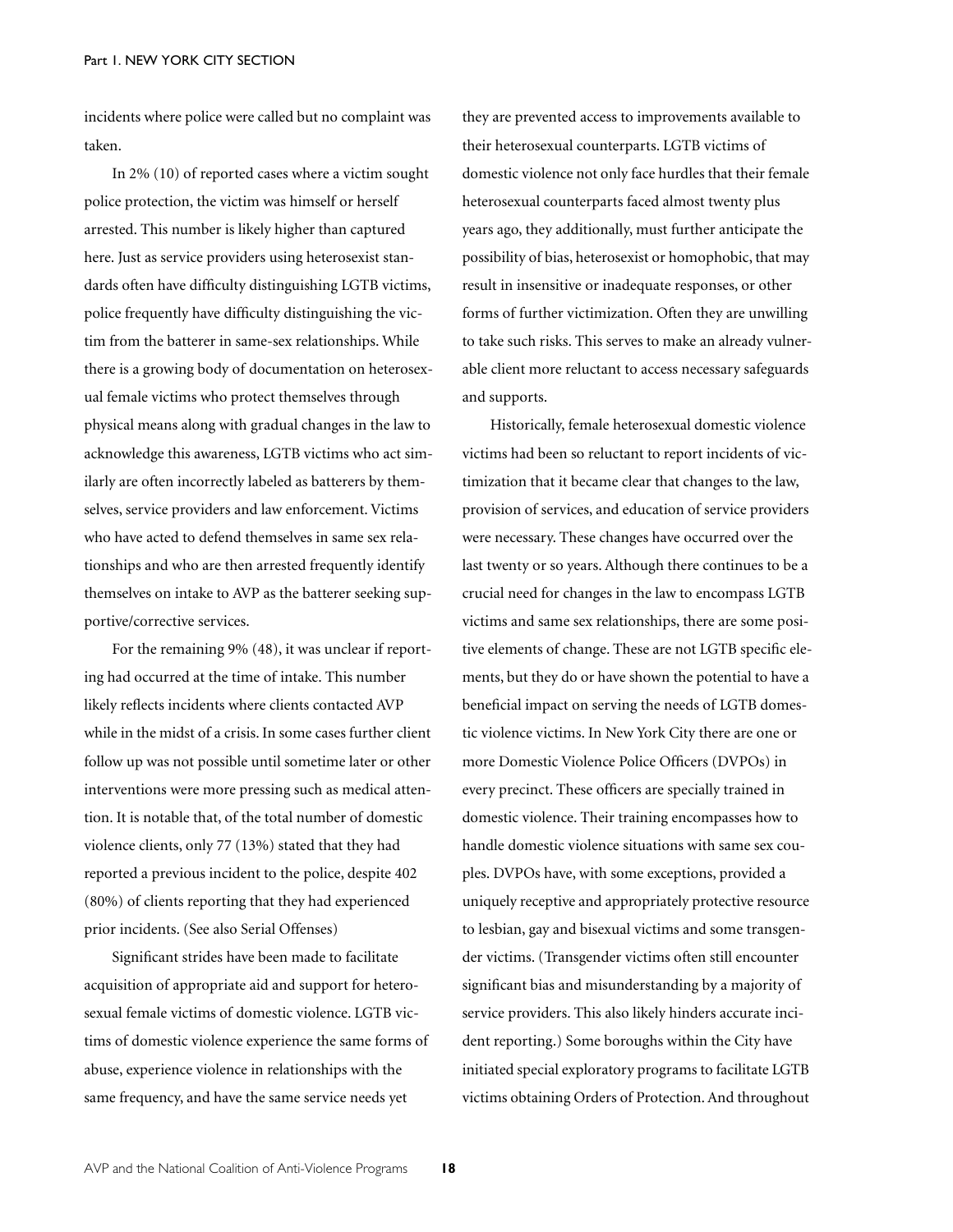New York City, criminal courts have begun domestic violence 'sections' which ostensibly act to track heterosexual domestic violence cases in criminal court that are corollary to cases being heard in family court. It is unclear the full benefit this last development may have for LGTB victims. At the very least this development may provide a more accurate record of LGTB cases of domestic violence handled within criminal courts. This information will be reviewed for its implications for the law and provision of service.

## PRECINCT

A total of 324 police reports were made to New York City Police Precincts by AVP domestic violence clients in 1998. The largest number of incidents occurred in Manhattan with 141 reports (44%); followed by Brooklyn with 67 reports (21%); Queens with 49 reports (15%); the Bronx with 37 reports (11%); Staten Island with 10 reports (3%); and 20 reports (6%) were made to unspecified precincts. Unspecified precincts likely include recording of reports which occurred outside of the New York City area.

## POLICE ATTITUDE

Overall, 42% (64) of clients evaluated the attitude of the police as courteous while, 30% (45) reported police attitude as indifferent. A number of domestic violence victims reported that they experienced verbal abuse without bias slurs 4% (6) and 3% (5) reported they had experienced verbal abuse and biased slurs. One domestic violence victim (1%) reported being physically abused in addition to experiencing homophobic verbal slurs. The attitude of the police was unknown in 20% (31) of cases where victims had reported. This number likely reflect two issues. When the initial intake occurs during an immediate crisis, this information may not be obtained until a later time and is therefore not reflected on the intake form. In other instances, domestic violence clients who reported their experience with the police as 'okay' may decline to categorize police attitude as either courteous or indifferent. Alternative categorizations of police attitudes may need to be considered for future reporting.

# **SERVICES PROVIDED**

#### DIRECT SERVICES

6,566 services were provided to domestic violence clients by AVP in 1998. The two highest categories of service were client follow-up (2173) and provision of referrals (2172). The next highest categories of service were hotline counseling (885) and short-term professional counseling (423); followed by legal advocacy (170); police advocacy (118). Additionally, AVP provided housing advocacy (72), other advocacy (87) (generally, advocacy with social service providers), support group meetings (43), Crime Victims Board (CVB) claim filing

(41), court accompaniment (39). Remaining services included court monitoring, CVB advocacy, hospital accompaniment, emergency funds, medical/hospital advocacy, legal advocacy and representation, letter writing/petitions/phone zaps, assistance from elected officials (65).

## **OUTREACH**

AVP utilizes multiple forms of outreach within the LGTB community, with service providers and to the public generally. Outreach ranges from flier distribution,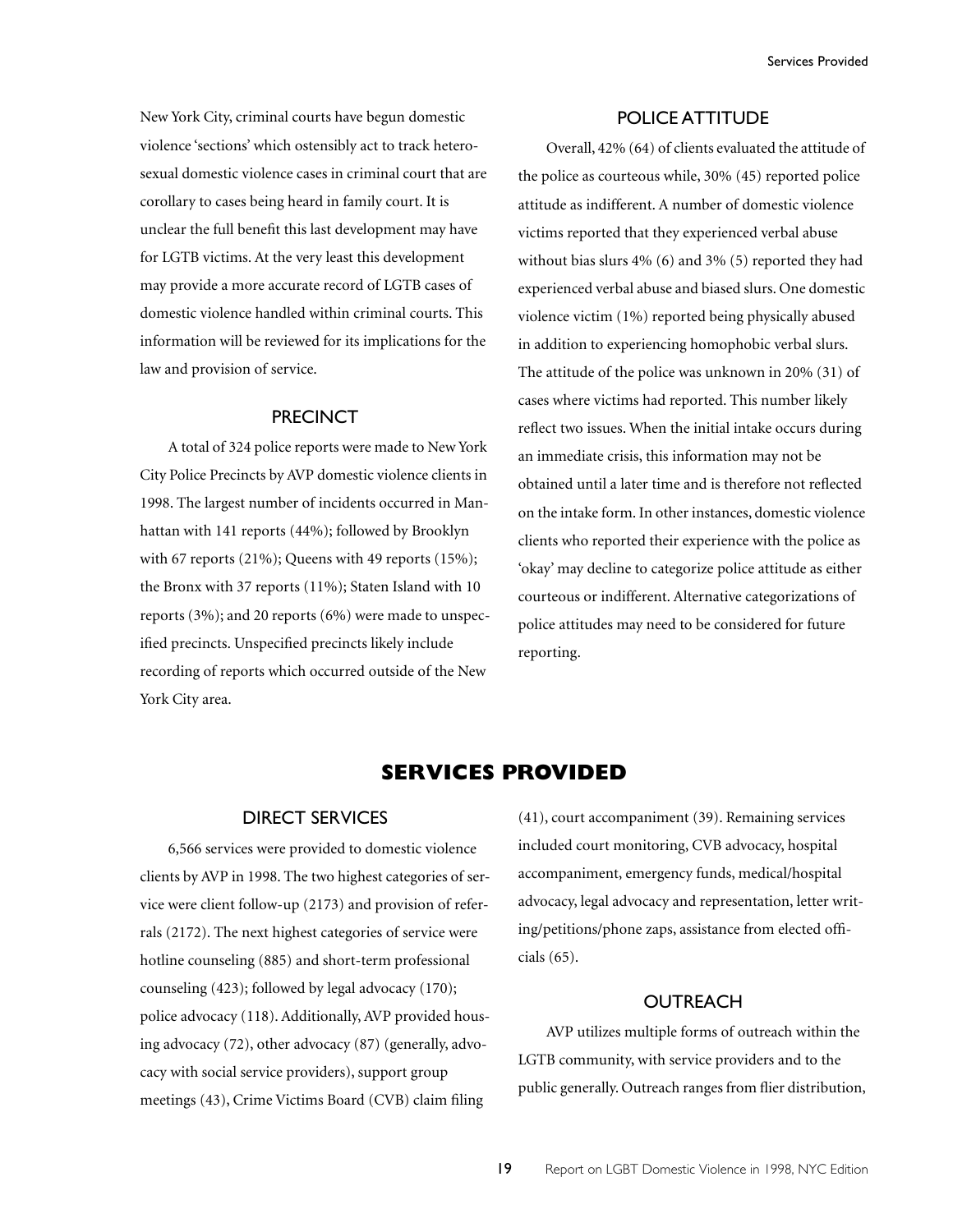presentations at community forums, trainings and workshops, building of alliances and network to advertising campaigns. In spring 1998 a subway campaign was initiated to run for four to six weeks, but ran almost nine months on some train cars due to extended space avail-

ability. An advertising campaign was also conducted in 1996. The cumulative efforts of these multiple forms of outreach conducted yearly have likely added to the increase in reporting.

# **CONCLUSIONS**

These findings suggest the need to approach LGTB domestic violence from several vantage points. Efforts need to be continued both within the LGTB community and amongst mainstream providers on several levels. These efforts must encompass education and outreach, changes to the way in which domestic violence is conceptualized, changes to the law, access to funding sources to facilitate research and develop appropriate services (E.g. shelters, expanded services for gay male and transgender victims, batterers' programs, etc.)

Both within and beyond the community there is the need to educate and enhance awareness of LGTB intimate partner violence. AVP as an independent organization, does educational outreach and provides training within the community and to other mainstream service providers including law enforcement. These efforts need to be complemented by accurate inclusion under the law and by the expansion of LGTB appropriate services and programs. LGTB victims are not specifically indicated or targeted in educational outreach done by most main-

stream organizations. Where gay victims are meant to be included the effort is usually obliquely made through the subtlety of gender neutral language, a subtlety which usually misses both gay victims as well as service providers, and does not begin to address the needs of transgender or bisexual victims of intimate partner violence. Educational outreach must educate fully through clear and direct language.

Heterosexist perceptions continue to obfuscate the existence of LGTB domestic violence; thus preventing the identification of needed services and the justification for funding to develop appropriate resources. Funding for research is needed to more accurately document incidents of LGTB intimate partner violence. Documentation and understanding of the full scope of the problem and the dynamics unique to the various populations groups within the community is necessary to effect changes in the law, provision of services, and to broaden access to funding traditionally inaccessible to LGTB victims of intimate partner violence.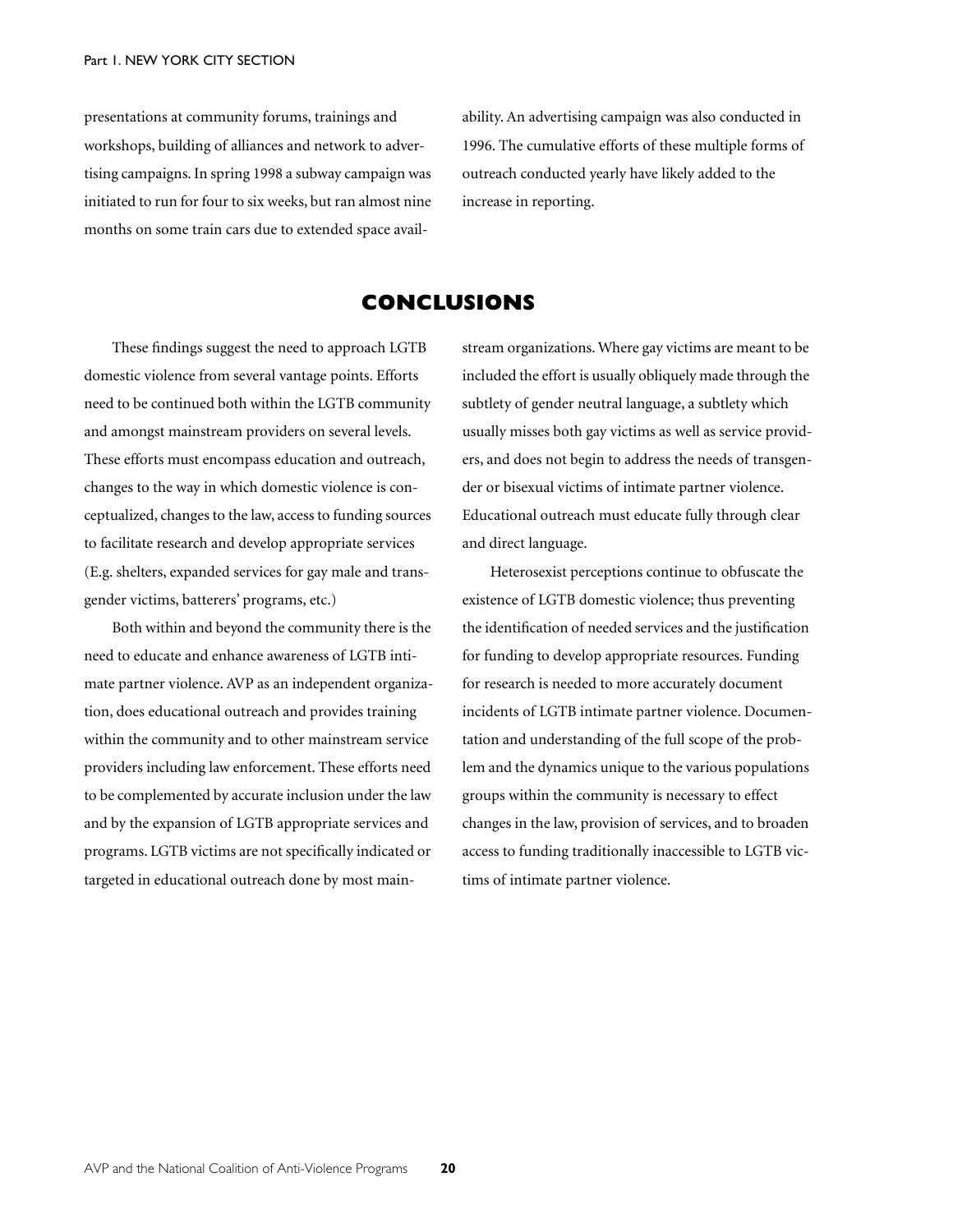**PART 2. NATIONAL SECTION**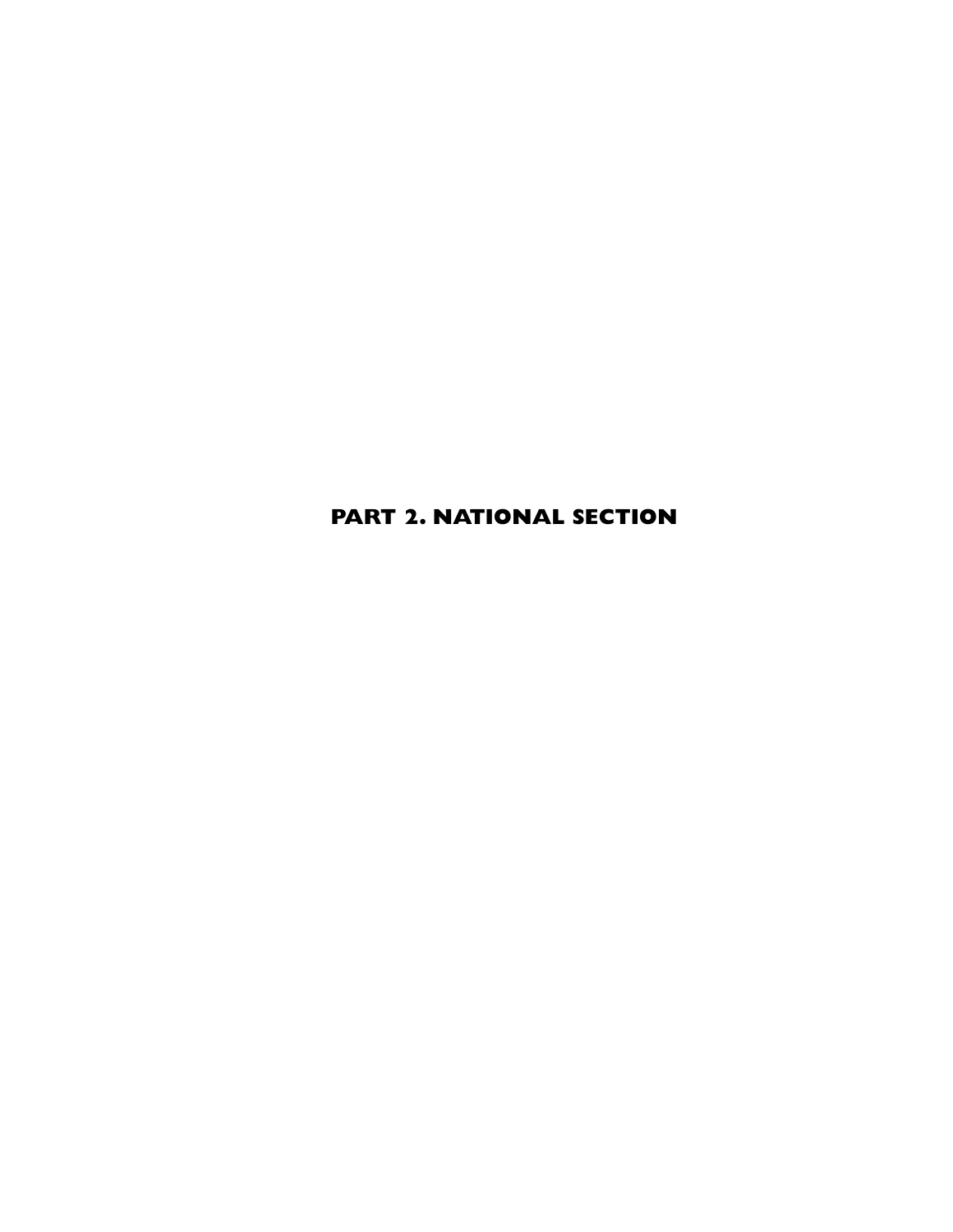## PART 2. NATIONAL SECTION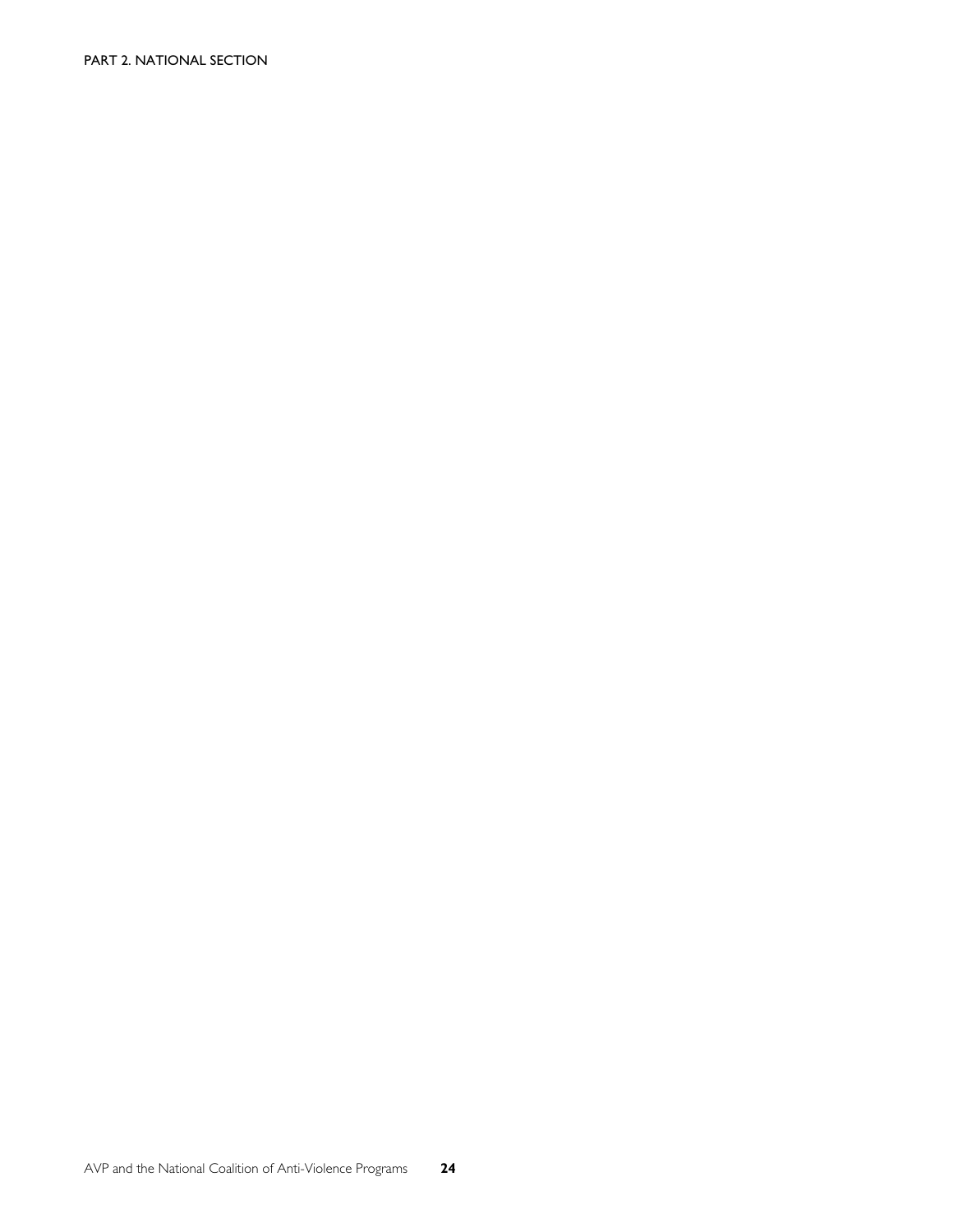## **EXECUTIVE SUMMARY**

NCAVP documented 2,574 reported cases of lesbian, gay, transgender and bisexual domestic violence during 1998. Research attempts to gauge the actual prevalence of violence in LGTB relationships have generally found rates roughly equal to those estimated in heterosexual couples; i.e., that between 25 and 33% of samesex couples experience battering behavior.

The statistics in this report were gathered in survey form from nine regions throughout the United States. NCAVP figures, along with other prevalence studies, indicate roughly equal numbers of LGTB men and women experiencing domestic violence victimization. The survivors in this report identified as gay (47%), lesbian (36%), bisexual (9%) and heterosexual (8%). The highest rate of reporting came from LGTB survivors between the ages of 30 and 44. The majority of reports came from Whites, Latino, and African American survivors.

LGTB domestic violence had deadly consequences in 1998, taking the lives of James Carvalho and Marc Kajas, as well the lives of their batterers, who killed themselves after murdering their partners. LGTB survivors spoke boldly about the impact domestic violence has had on their lives.

*I left in the middle of the night while Janice was asleep, stayed with a friend for several days, then moved to California. Even though I've put 300 miles between us, I still look over my shoulder a lot. (Carol)*

*William beat me so severely; that I had days I was unable to move. Neighbors were complaining to the police about the noise in my apartment. (Antony)* 

*One night she had been upset over a personal issue of hers. I decided to sleep on the couch. Then she grabbed me, slapped me in the face, and broke a glass picture frame on my head. (Michael)*

## NCAVP RECOMMENDATIONS

- Expand Funding for Community-Based LGTB Specific Domestic Violence Services
- Develop and Strengthen Community–Based Services
- Begin or Expand Community Education and Prevention Efforts
- Create Legislative Change
- Demand Institutional Change and Accountability

# **NCAVP RECOMMENDATIONS**

# **1. Expand Funding for Community-Based LGTB Specific Domestic Violence Services**

In order to find viable solutions to the problem of LGTB domestic violence, funding should be made available for programs that break with traditional service models. Diverse funding sources need to be made available for agencies and communities responding to different aspects of the problem. Heterosexist and rigid gender barriers should be removed from corporate,

foundation and government funding guidelines. These barriers prevent LGTB services from being equally considered for funding and reinforcing the myth that domestic violence only occurs to heterosexual women.

# **2. Develop and Strengthen Community–Based Services**

The 1998 statistics highlight the need to nurture the creation of community-based LGTB services in general, especially outside of major coastal urban centers. These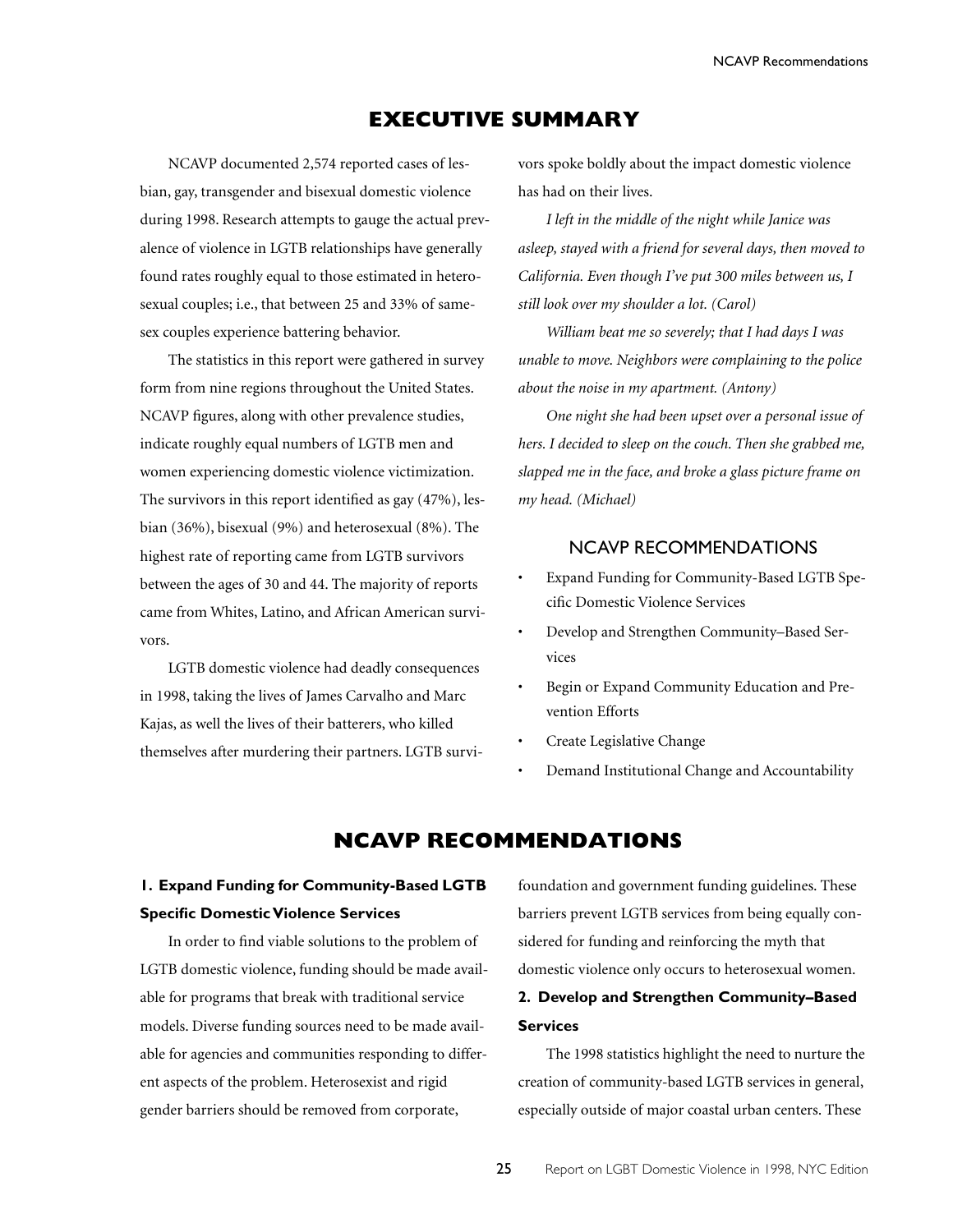programs should design culturally appropriate support services that are respectful of the specific experiences of LGTB individuals with reference to age, race, gender, and ability factors. All local lesbian, gay, transgender, and bisexual agencies, as well as traditional domestic violence, counseling or violence prevention agencies, should consider ways in which they can collaborate to develop and implement services responsive to the needs of LGTB domestic violence survivors and perpetrators. **3. Begin or Expand Community Education and** 

# **Prevention Efforts**

Only when we succeed in changing mainstream and community cultures to make violence unacceptable will it be possible to find many of the best solutions to LGTB domestic violence. Outreach campaigns can educate LGTB communities about the dynamics of domestic violence and the availability of resources. They can also provide friends, family, and coworkers with tools to support domestic violence victims and hold individuals who batter accountable for their actions. When programs address a broad range of abusive behaviors and offer a spectrum of solutions, domestic violence can be recognized earlier and responded to more effectively.

 Traditional models of domestic violence education place primary emphasis on sexism as the precipitating root cause. This emphasis does not provide an adequate explanation for LGTB domestic violence. The cases reported to NCAVP establish the need for a more holistic approach that encompasses racism, homophobia, classism, and other forms of oppression, as they are experienced in the intimate setting of the home.

#### **4. Create Legislative Change**

Federal, state and local statutes create explicit barriers to the full recognition of the legitimacy of LGTB families. The first two NCAVP national domestic violence reports highlighted the inequalities in many states' criminal and civil domestic violence statutes. Legislative initiatives as well as progressive judicial rulings can dramatically improve LGTB individuals' abilities to protect themselves from domestic violence. The LTGB community needs more victories such as Ohio v. Hadinger, in which the Ohio appeals court ruled "the legislature intended that the domestic violence statute provided protection to persons who are cohabitating regardless of their sex…and therefore conclude that [the statute] defining a person living as a spouse as a person who otherwise is cohabiting with the offender does not in and of itself exclude two persons of the same sex."

While the majority of legislation concerning domestic violence is written at the state level, deficiencies in federal laws and policies also negatively affect LGTB survivors. For example, federal immigration policies provide for battered spouses to file under special provisions for citizenship, yet because LGTB marriage is not recognized, LGTB survivors of domestic violence are excluded from obtaining this benefit.

# **5. Demand Institutional Change and Accountability**

Important opportunities for collaboration exist when LGTB leaders engage in forthright dialogue and strategic organizing with other non-profit service providers, health care professionals, law enforcement personnel, businesses, social institutions and community leaders about the needs of LGTB domestic violence survivors. We should expect regular trainings of law enforcement, criminal justice personnel, health care professionals and domestic violence agencies and batterers' treatment programs on LGTB domestic violence issues. Our organizing efforts should think beyond trainings, to identify policy modifications, create new services, and develop systems of accountability so that needed resources are consistently available regardless of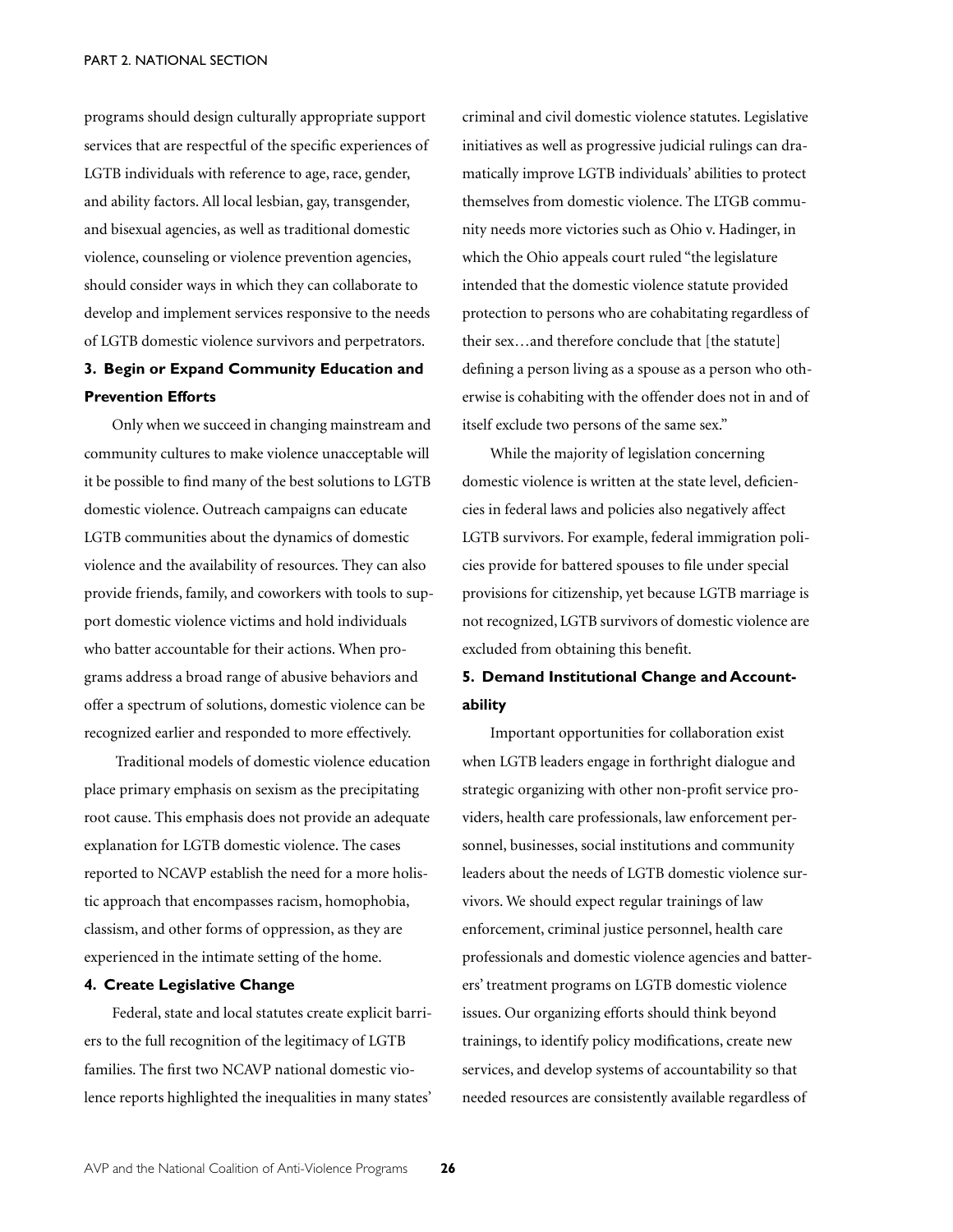the identity of the survivor. Many of the programs participating in this report exist in part due to effective

community organizing after a particularly glaring case of violence or revictimization.

# **DATA, DYNAMICS AND ANALYSIS**

# THE PREVALENCE OF LGTB DOMESTIC **VIOLENCE**

NCAVP documented 2,574 reported cases of lesbian, gay, transgender and bisexual domestic violence during 1998. Research attempts to gauge the actual prevalence of violence in LGTB relationships have generally found rates roughly equal to rates estimated in heterosexual couples (i.e., between 25 and 33% of LGTB couples experience battering behavior). In 1998, only two programs showed a substantial rise in reported cases, Denver (+47%) and New York (+20%). Stable rates of reporting in cities such as Los Angeles and Boston resulted in part from stable staffing levels. Constrained by available staff time and financial resources, all programs surveyed emphasized that the total local community need exceeded their current reporting levels.

Major urban centers such as Los Angeles, San Francisco, and New York accounted for the greatest number of cases. Meanwhile, some smaller programs that had previously reported a small number of cases sank under the pressure of resource scarcity and the challenge of confronting LTGB social problems within less organized and visible communities. Little Rock, Cleveland, and Minneapolis, for example, reported no new cases of domestic violence in 1998, or were unable to report actual case levels due to staffing changes.The vast majority of regions in the U.S. lack active LGTB specific domestic violence service programs. As a result, larger programs sometimes work with a victim from a town



**Reported Cases by Geographic Area 1996-98**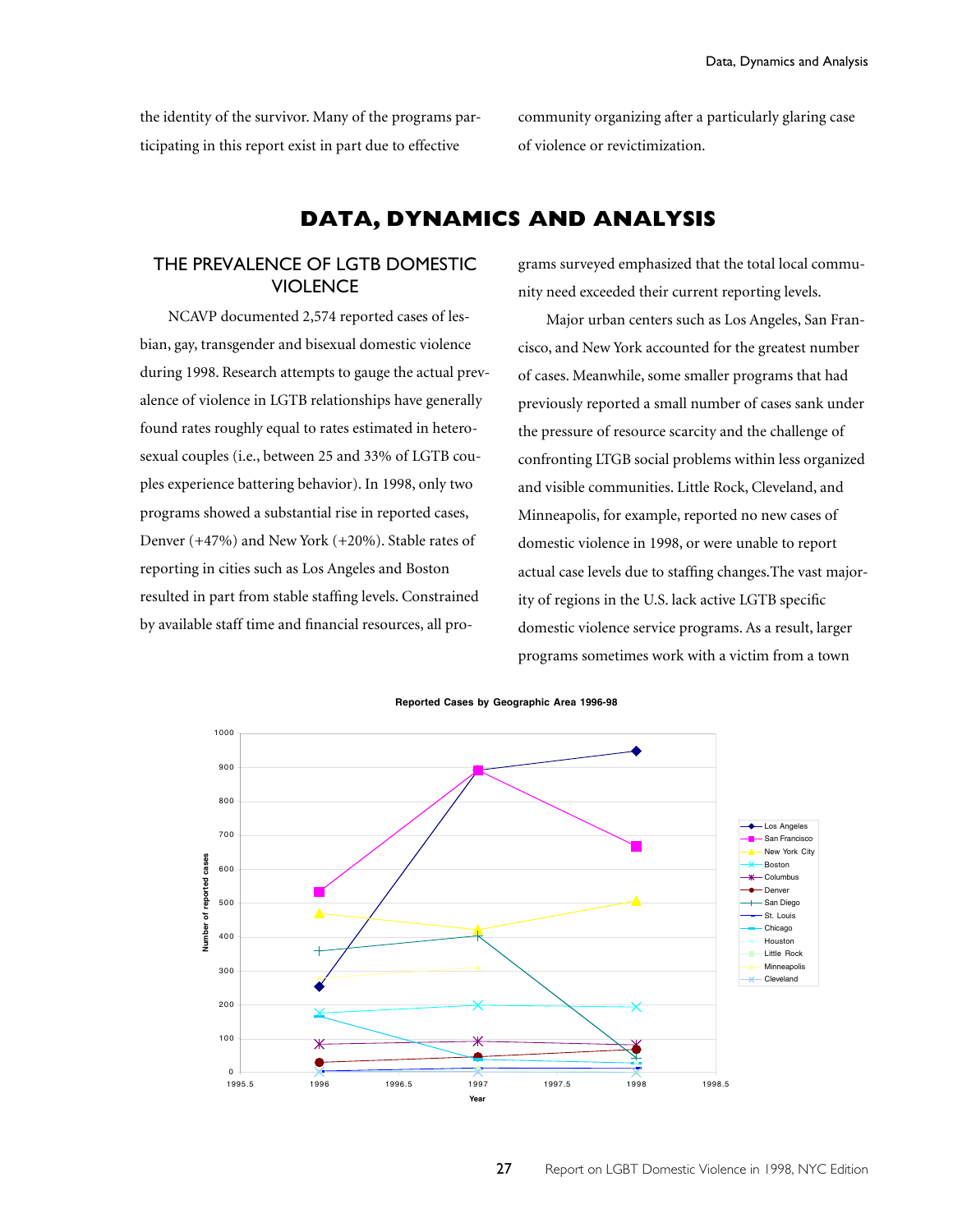without services who has traveled hundreds of miles just to find support and assistance. This is not an option for survivors with few economic resources. Survivors of violence need services and positive community response in the region within which they have roots. Lack of services also affects where LGTB people feel they can live.

## GENDER IDENTITY OF SURVIVORS



The 1998 gender breakdown of cases in which the gender identity of the survivor was known was 49% male, 48% female, 3% transgender M-F, and less than 1% transgender F-M. Roughly equal numbers of male and female cases were reported. Often, the mission and history of a particular agency played a determining role in the proportion of female to male clients. Agencies that provide women specific services or those that grew out of traditional domestic violence organizations reported significantly more female cases. While the bulk of cases came from LGTB center agencies that work with survivors of any gender, many of the partner agencies grew out of the broader domestic violence movement and therefore focus on providing services to lesbian and bisexual women. In 1998, slightly more female and transgender M-F's reported abuse than males and transgender F-M's. Reports in 1997, by contrast, showed slightly more male and transgender F-M's than females

and transgender M-F's. These NCAVP figures taken together with academic prevalence studies seem to indicate that domestic violence in LGTB relationships is roughly as likely in male couples as in female couples.

The presence of transgender staff, volunteers, and board members, along with explicitly transgender-inclusive language and outreach efforts, had direct impacts on transgender reporting. A survivor's likelihood of reporting abuse may be strongly tied to their perceptions of available resources. The transgender F-M category of survivors had the lowest reporting number and also had the fewest number of services available to them.

# **Surivors' Sexual Orientation Lesbians** ■ Gay **Bisexual I**⊟ Heterosexua **Questioning**

The bulk of individuals who reported domestic violence to survey participants were either lesbian (36%) or gay (47%). Twelve years after "Naming the Violence," edited by Kerry Lobel, and seven years after "Men Who Beat The Men Who Love Them," co-authored by David Island and Patrick Letellier, these lesbians and gay men are continuing the process towards making a healthy community by breaking their silence about domestic violence. Nine percent of the cases involved bisexual survivors. Bisexuals have not always received unbiased welcomes from lesbian and gay service providers; therefore, some bisexuals may have opted not to reveal their sexual orientation out of fear of bi-phobic responses.

## SEXUAL ORIENTATION OF SURVIVORS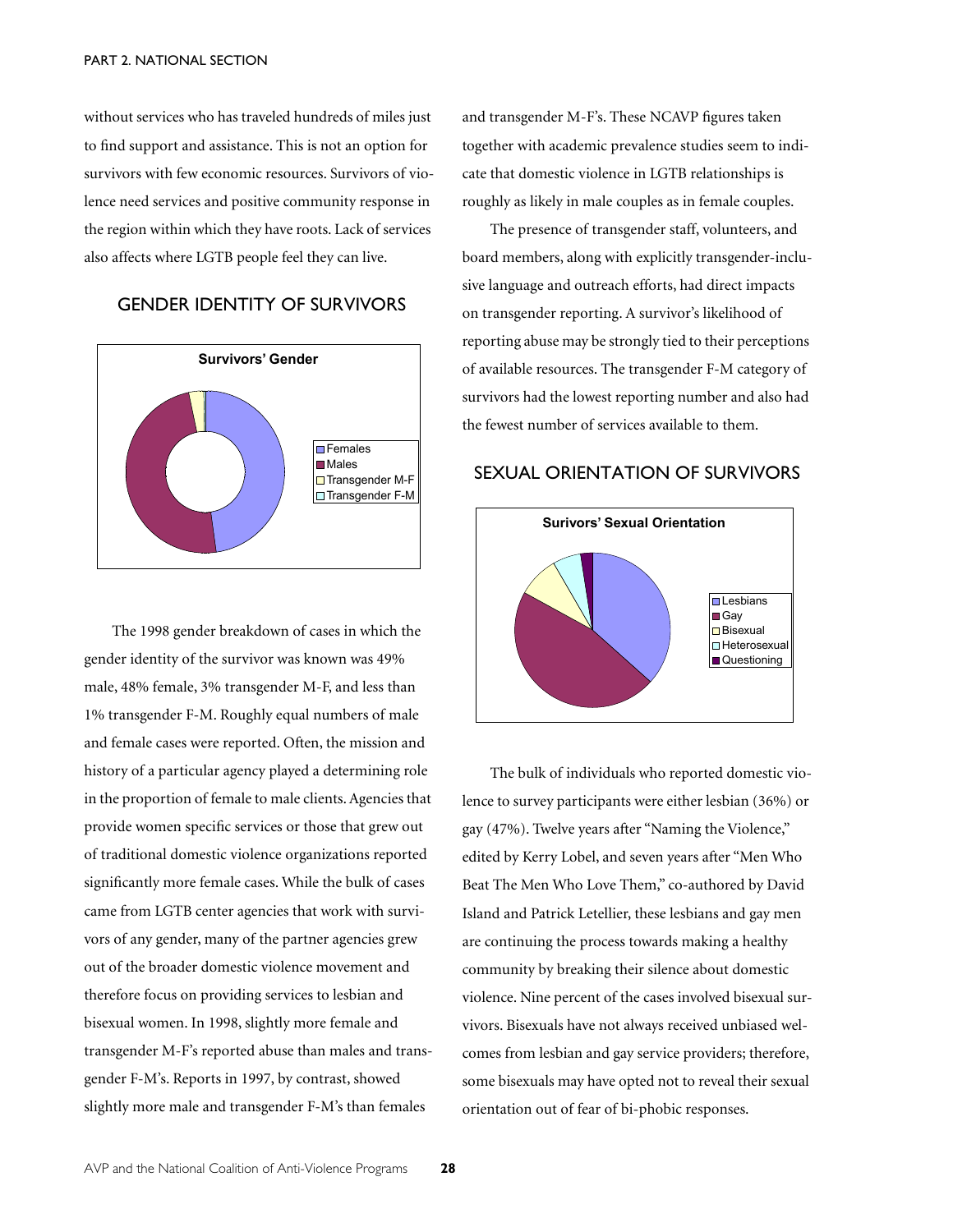Some individuals who are part of the LGTB community who were abused by a partner of a different gender may have attempted to obtain services from a general domestic violence agency. Their stories can not be captured fully in these statistics. On the other hand, 129 heterosexuals have been included in these statistics. All sought services with LGTB service projects. Some of these reports came from heterosexual men who did not receive help from battered women's agencies. Others were from transgender men and women who identify as heterosexual; heterosexuals for whom lesbian and gay baiting and other forms of homophobia were significant dynamics of the abuse they suffered; and heterosexual partners of lesbian gay, transgender, or bisexual abusers.

While the prevalence of violence appears similar for lesbian and gay men, the face of the violence can look very different. A lesbian survivor is likely to confront the myth of a "lesbian utopia" free of male violence. Gay male victims often relate to counselors similar feelings of violation felt in adult abuse as experienced in childhood name calling of "sissy" and "faggot." Abusers are skilled at using myths and stereotypes to emotionally abuse

their partners and to prevent them from accessing assistance. For example, a bisexual's partner may use the myth that bisexuals are not satisfied unless they are sleeping with both a man and a woman and accuse them of promiscuity. In these instances, bisexual victims may shy away from outside friendships, hoping to prove to their partners that they are capable of having a monogamous relationship.

## AGE OF SURVIVORS

The largest number of reports of domestic violence came from individuals between the ages of 30 and 44. The fewest number of reports were from individuals over 65 or under 18. These numbers contribute to a bell curve whose shape is similar to reports of heterosexual domestic violence: Under 18 (1%), 18-22 (8%), 23-29 (25%), 30-44 (52%), 45-64 (12%), 65+ (1%). Several other factors probably also account for this dynamic. First, individuals in their middle age are most likely to be living in a situation in which they are safe to be out as LGTB and therefore are more aware of LGTB specific resources. Second, different systems of support exist for individuals under 18 or over 65. School counselors and

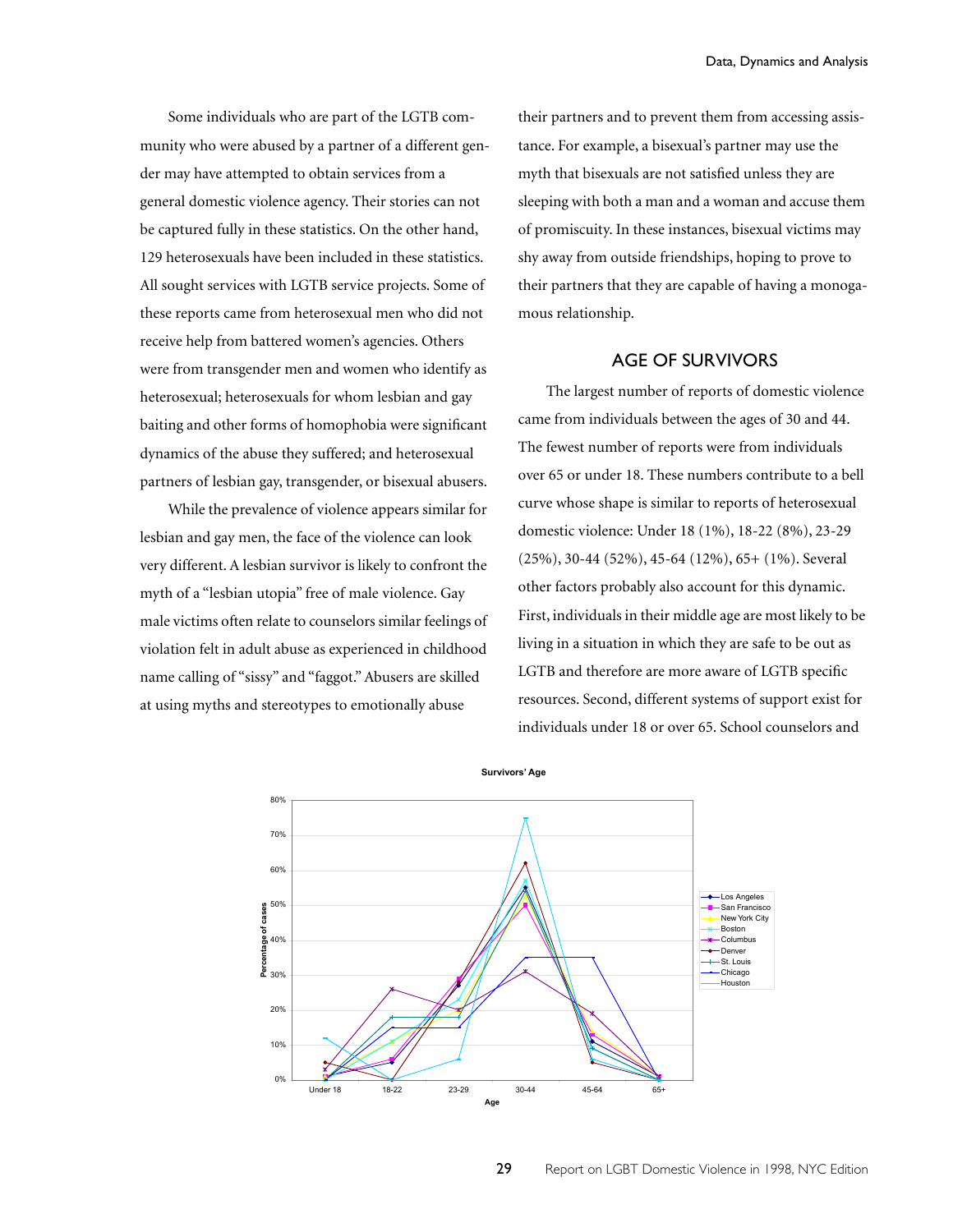home health care aides may be less likely to identify warning signs of violence or to see youths' and elders' relationships in a domestic violence framework, particularly if they do not know that the individual is lesbian, gay, transgender or bisexual.

At first glance, it is unclear what types of program design restructuring would make a significant impact on this dynamic, since at present, each program, regardless of size, location, or focus, showed a very similar bell curve for victims' ages. However, engaging youth and elders in a process of outreach and education directed towards their own communities may hold the greatest promise for change. Research by Bergman (1992) and Mahlsted and Keen (1993) found that young people who are victimized are most likely to turn to their peers for support. Being aware of language, and respecting an elder's choice whether to come out or not. have been essential lessons when a senior has come in for domestic violence services.

#### RACE/ETHNICITY OF SURVIVORS

No racial or ethnic community is immune to domestic violence. 52% of reported cases came from whites, 23% from Latino's and 14% from African Americans. The fewest reports came from Asian Pacific Islander (4%), Multi-racial (3%), Jewish (2%), Other (1%), Arab/ Middle-Eastern (<1%), and Native American  $(<1%)$  survivors. Overall, this pattern seems dissimilar to general population demographics for the United



States; however, one must consider that the three largest reporting sites, Los Angeles, San Francisco, and New York, have much larger populations of communities of color than are reflected nationally.

Patterns of reporting violence differ by race, ethnicity and cultural factors. These patterns are shaped simultaneously by societal racism and xenophobia, by individual batterers and by the internal belief systems and resources of survivors. For example, while white survivors were more likely to call an agency or the police directly, many of the reports by Latinos and Asian/ Pacific Islanders came through informal networks that eventually came to include a particular person within an agency. Agencies need to make structural changes in their programs, such as maintaining representational staffing, culturally specific outreach and services, and increasing language resources, in order to increase utilization of services by communities of color.

## **DYNAMICS OF VIOLENCE**

## TYPES OF ABUSE

Domestic violence is the intentional, non-consensual pattern of harm by one's intimate partner for the purposes of gaining and maintaining control over that

partner. Batterers often use a range of tools to force harm on their partner. These include threats and coercion, intimidation, emotional abuse, isolation, sexual abuse, physical abuse, economic manipulation, threat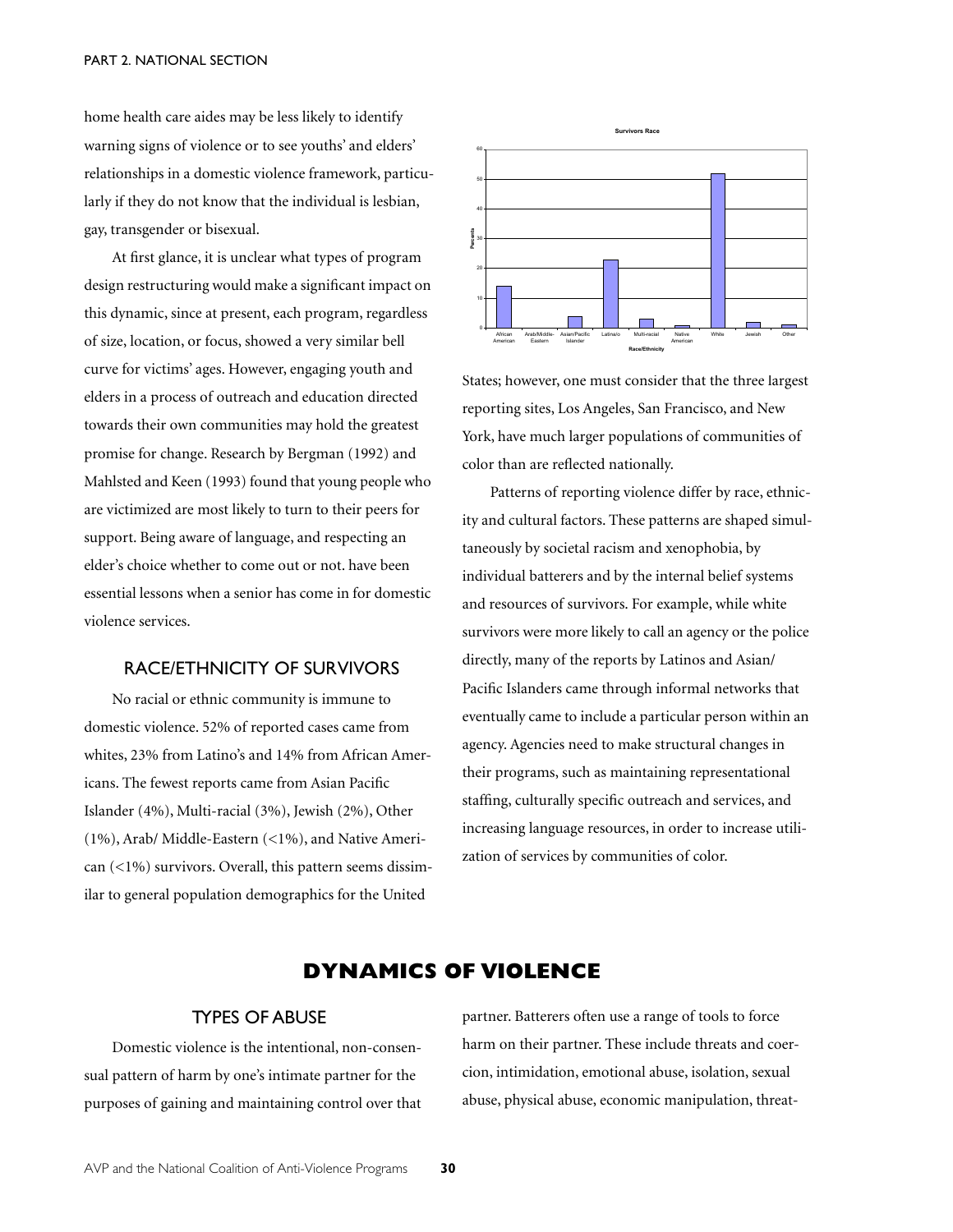ening or abusing children, pets or other family members, and utilizing personal entitlement and institutional oppression.

While the basic dynamic of domestic violence is the same in both LTGB and heterosexual abusive relationships, the manifestations of abuse often differ. For example, in a lesbian relationship, economic abuse is more likely to take the form of the batterer controlling her partner's earnings rather than demanding that she stay at home. In another example, a batterer may not ever have to isolate a transgender woman from her family, because she may have already been disowned due to bigotry, leaving the batterer to exploit her isolation. A batterer may harass his ex-partner by mailing pornographic material, confident that the partner, aware of gay male stereotypes, would not want to show sexual material to the police. Abusers in LGTB relationship will also often use "outing," or the threat of "outing" as a tool against their partners, even in cases where doing so might out the abuser, as well.

# USE OF WEAPONS

The presence of a weapon is one of the clearest indicators of the potential lethality of domestic violence, whether employed as a threat or actually used to cause physical harm. Common weapons reported in 1998 included but were not limited to guns, knives, broken glass, pipes, wooden two-by-four's, hammers, lit cigarettes, household objects, hot water, automobiles, bottles and scissors. Part of the terror for the victim comes when ordinary objects of daily living become weapons in the hands of an abuser. A phone ripped from the wall and thrown tells the victim, "You can't call for help" and "I'm going to hurt you" all at once.

The threat of or use of a weapon is an important marker of escalation of the pattern of violence. Many states have adopted stronger restraining order provisions when the batterer has used or has access to firearms. However, when the weapon used is a common household item the victim's family, friends and the courts may fail to recognize the item as a weapon, thereby minimizing its importance.

#### DISABILITY AND DOMESTIC VIOLENCE

Individuals with disabilities are two to ten times more susceptible to abuse then their able bodied contemporaries. Disability adds additional high risk factors to an abusive relationship. The combination of disability and domestic violence increases the lethality of abusive situations, contributes to extreme isolation, limits access to services and can have detrimental effects on the selfesteem of the victim.

The most common forms of disability reported to NCAVP by the survivors surveyed were: chronic illnesses such as AIDS, diabetes, and lupus; mental disabilities, such as schizophrenia or depression; or birth or injury induced disabilities, such as paraplegia, deafness, or chronic pain. Abusers often try to use a partner's disability to create additional barriers to that person's ability to find health care, support services and a violence-free environment. Many survivors with disabilities are unable to leave an abuser due to limited economic opportunities, lack of transportation, or additional low self-esteem. Some survivors may feel responsible for financial and social tensions their disability brings to the relationship, or may feel the need to make up for perceived lack of "normalcy".

Often, it is hard for some victims to leave the abusive relationship because the abuser has stated, "no one else will want you" and the survivor may feel that sustaining the abuse is better than being alone. For most survivors, leaving an abusive relationship means the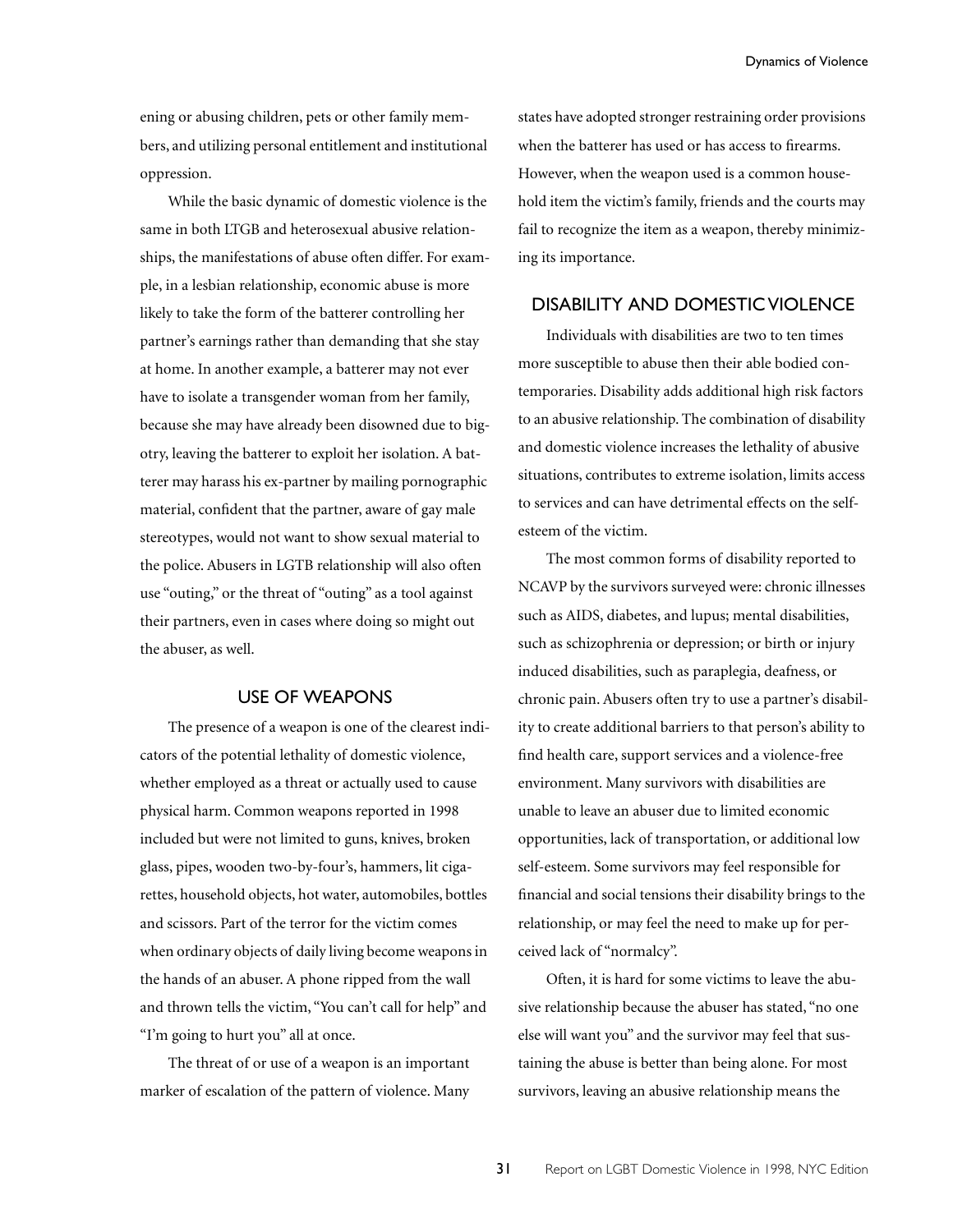possibility of becoming independent. For a survivor with a disability, leaving may mean the possibility of becoming dependent on institutional care, a prospect that might cause additional concern for LGTB individuals because of the knowledge of having to confront institutional heterosexism and homophobic oppression. Further complications arise when service providers do not accommodate the disability, by not having a TTY device, not recognizing ASL as an important language, or failing to recognize forms of abuse in which disability is a factor. In addition, extreme isolation may be exacerbated for some disabled individuals because of society's prejudicial belief that people with particular mental or physical impairments are asexual. How does someone seek help for domestic violence if the community they live in does not even acknowledge the person's sexual orientation or ability to have an intimate relationship in at all?

## CHILDREN AS WITNESSES TO ABUSE

Few LGTB community centers or counseling services are set up to address the needs of children of LGTB parents. Fewer still are capable of addressing children's trauma at witnessing domestic violence. Children of

LGTB parents often experience anti-gay harassment by other students, teachers, administrators and parents at school. A child who has been told by society that his or her parents' relationship is wrong faces the challenging task of having to articulate, "Yes, it is; but not for the bigoted reasons you think." Even when the abused partner seeks help for the child, the child is most likely to go into a children's group attended by children of predominantly heterosexual parents.

Because of the legal somersaults LGTB parents must go through to gain legal guardianship over their own children, many find they don't have recognized legal parental rights. For example, in many states that allow LGTB adoption, the biological parent must first turn over custodial rights to the courts and then apply for guardianship of their own child jointly with their partner. Leaving an abusive relationship often means leaving the children behind. Parents who are able to take their children with them then face the difficulty of finding emergency housing that is children-friendly and free of homophobia. However, despite these challenges, more survivors with children are bravely coming forward to seek help.

# **1998 REGIONAL HIGHLIGHTS**

**BOSTON:** Boston continues to have one of the strongest local networks of LGTB specific service providers in the country. In 1998, they were able to provide trainings on LGTB domestic violence to law enforcement and the courts.

**CHICAGO:** Chicago's numbers have significantly dropped over the past two years due to rapid staff turnover and funding cuts, which limited staff time to provide direct service and gutted an advertising budget.

However during the final two months of 1998, Horizons was able to use the momentum of community coalitions forming in response to Matthew Shepard's death to raise visibility about the full range of violence experienced by LGTB people.

**COLUMBUS:** BRAVO in Columbus continues to be a model program. still relatively young as an organization, its leadership includes some of the most experienced leaders in the movement. It seems to get more done for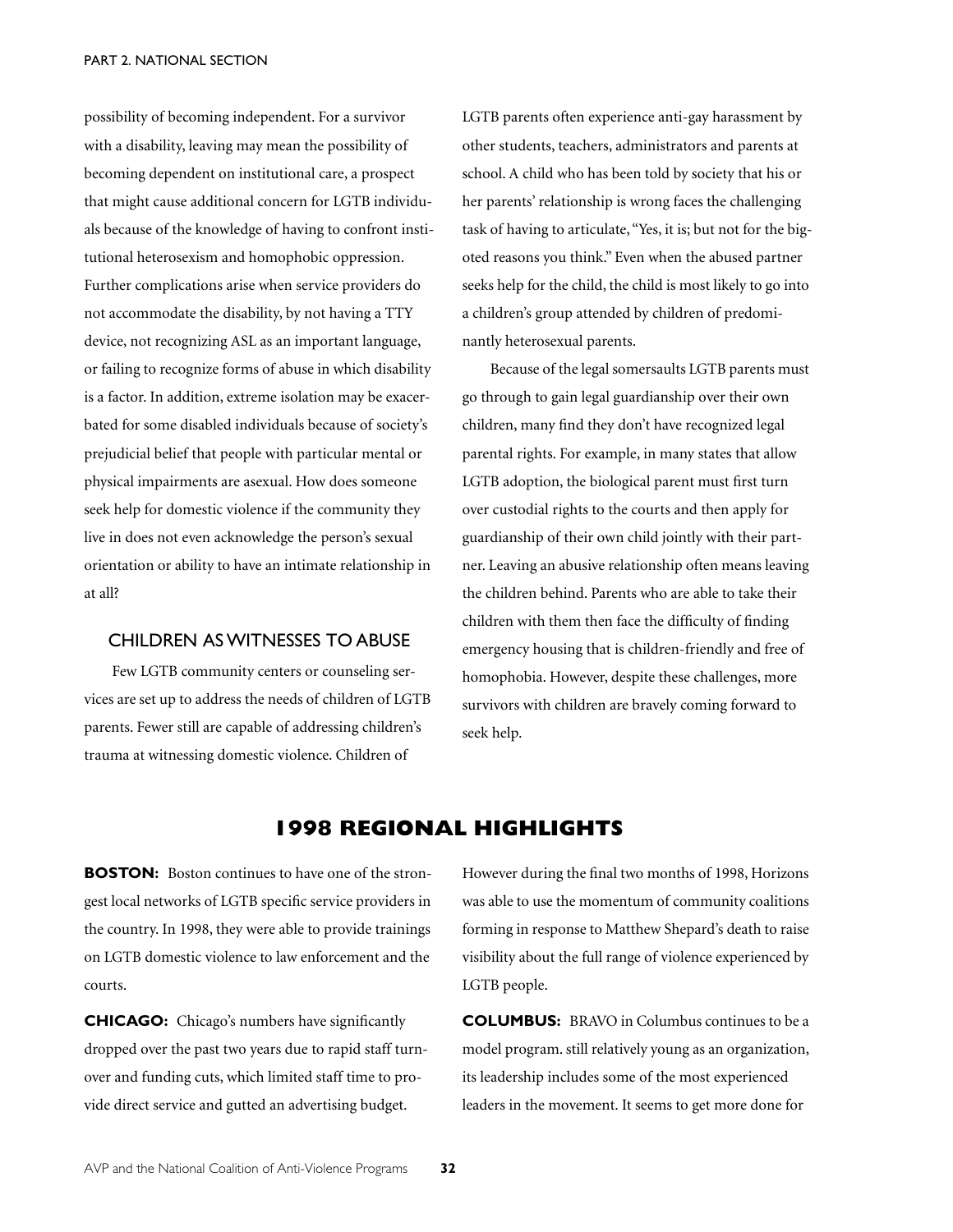being a relatively small organization then just about anyone.

**COLORADO:** The statewide program in Colorado has been particularly successful in conducting training and education about LGTB partner abuse for a wide range of criminal justice, service, and community based organizations in both rural and urban areas.

**LOS ANGELES:** The courts in Los Angeles are beginning to standardize expectations for batterer's attendance in treatment programs. Previously the court would not hold LGTB batterers accountable to as many weeks of batterers' treatment as heterosexual men. The strength of these programs is in sharp contrast with other parts of the country, many of which reported not having batterers' treatment programs for LGTB batterers. The next step appears to be popularizing LGTB specific batterer's treatment curriculum.

**SAN FRANCISCO:** A coalition of San Francisco service provider' lead by CUAV designed a bold trilingual

LGTB specific anti-violence visibility campaign. It also expanded multi-lingual services and housing accessibility for LGTB survivors.

 **NEW YORK:** NY AVP had the largest numerical rise in clients of any anti-violence program. NY AVP has successfully been able to hire professional staff, and clients are benefiting from clinical counseling. NY AVP has been awarded on behalf of NCAVP to hire a national coordinator for domestic violence services.

**ST.LOUIS:** On a shoestring budget, the St. Louis program is able to maintain a crisis line and provide criminal justice advocacy.

**SAN DIEGO:** The San Diego LGTB domestic violence program is a new addition to its community center. Staff is becoming better at assessing domestic violence.

**HOUSTON:** NCAVP is pleased to be able to include data from Houston for the first time in this report.

# **1998 DOMESTIC VIOLENCE HOMICIDES**

**James "Jimbo" Carvalho.** A coworker remembering Mr. Carvalho said, "Losing him is something we can never really recover from, we are all so sad we won't be seeing his smiling face around city hall anymore." According to Detective Bobby Taylor, of the Los Angeles County Sheriff's Department, Carvalho had recently ended a several month relationship with Romangeo Don Joel Miller. Miller went to Carvallio's apartment in the early morning hours, where he found Carvalho and another man. Carvalho was able to calm Miller down and convinced him to leave. The next day, August 1, 1998, Miller took a .38 caliber pistol and returned to the

apartment where Carvalho, accompanied by a female friend, was preparing to leave. At 12: 57pm, Miller entered the apartment. Seconds later Carvalho yelled "get out of here, he has a gun" to his friend, who fled out the back of the apartment. Miller then shot Carvalho four times before turning the gun on himself. Both men were dead when Sheriff's Department deputies arrived. In Carvalho's memory, the city of West Hollywood and its Lesbian and Gay Sheriff's Conference Committee will develop an Anti-Domestic Violence Education Program.

**Marc Daniel Kajs.** Marc Daniel Kajs was shot to death by his former boyfriend just 11 hours after he was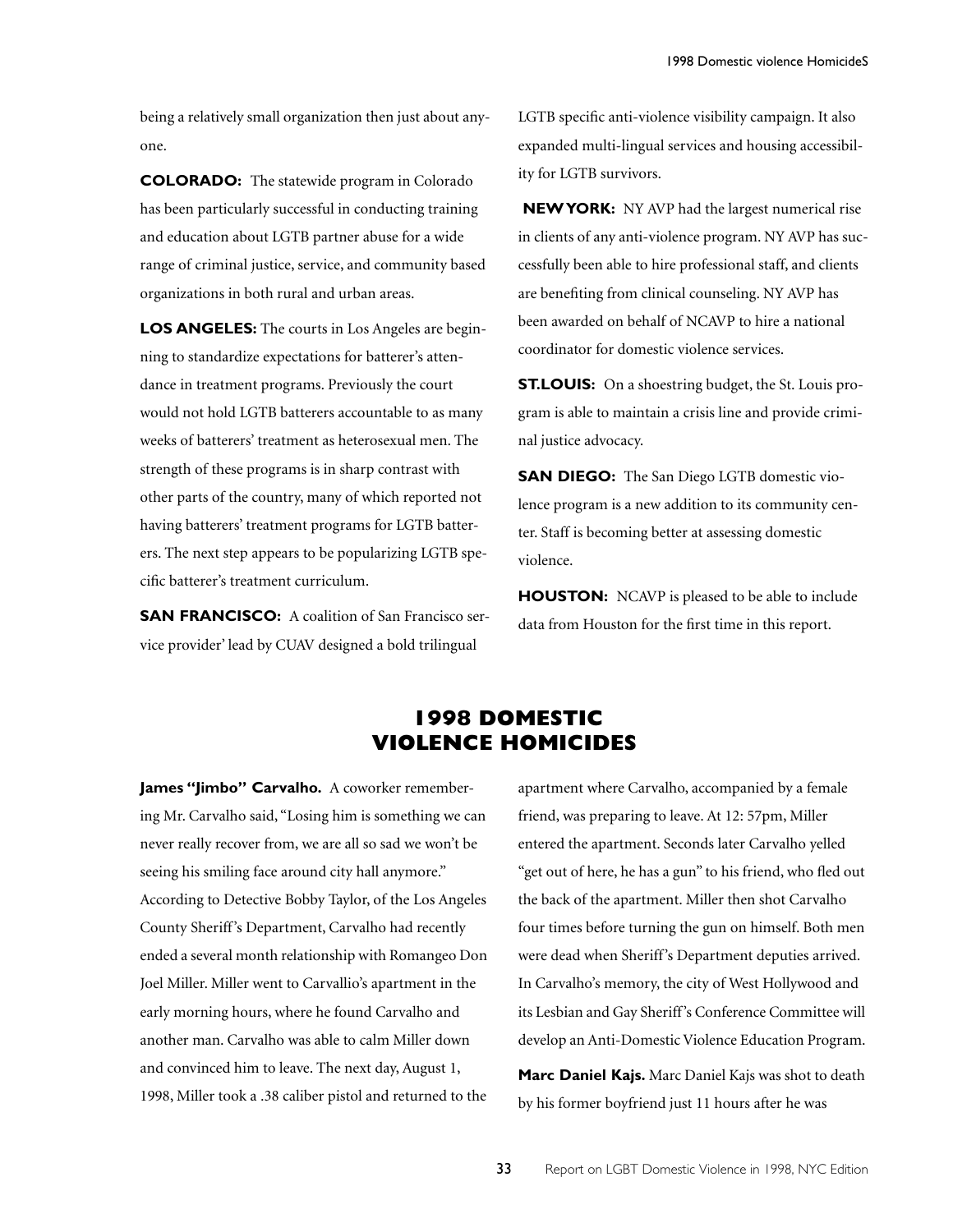#### PART 2. NATIONAL SECTION

turned away from the storefront police station where he sought help. Ilhan Yilmaz shot Kajs on a Sunday afternoon, then turned the gun on himself and committed suicide. The officer at the police station filed a detailed report about the threats Kajs was receiving. Kajs was told to go to a shelter and avoid locations, including his job, where he might encounter his ex-partner. The department stated that police officers trained to handle domestic violence did not follow up because the unit was closed on the weekends. Kajs parents said that their son had talked with the police at least four times about the domestic violence and stalking from Yilmaz and no officer ever followed up. As Houston Police Chief C.O. Bradford unveiled departmental changes to a group of about three dozen LGTB community members he concluded, "this was simply an unfortunate tragedy that caused a lot of grief in all of our hearts. It has been a tremendous learning incident for the Houston Police Department."

To fully understand LGTB homicides,we need also to look at cases where the victim kills a batterer in selfdefense. The case of Annette Green is believed to be the first case in which a judge has permitted the "battered person's defense" to be used by a LGTB survivor. Based on hospital record, and testimony by friends and coworkers who had witnessed attacks, this case included clear evidence that Green was abused during her eleven year relationship. However, the jury showed Green little sympathy, returning a guilty verdict in under three hours. One potential juror had even spoken openly about wanting to serve on the jury in order to "hang that lesbian bitch."

All of these cases taken together make it abundantly clear that LGTB domestic violence is deadly business. Murder, suicide, and self-defense killings can all be the tragic consequences.

# **AVAILABILITY OF SERVICES**

The availability of services to survivors of domestic violence varies considerably according to geography. Nothing speaks to this point more strongly than the number of contributing organizations participating in this report. The loss of Cleveland, Little Rock and Minneapolis as reporting sites for LGTB domestic violence during 1998 is deeply felt by NCAVP. We hope each will obtain the resources and staffing necessary to report cases in 1999. The services most likely to be available to any victims, regardless of sexual orientation or gender

identity, are crisis-line support (which may not be available 24-hours a day), peer or clinical counseling, criminal justice advocacy, and restraining order assistance. Many services taken for granted as available to battered heterosexual women are simply not in place for lesbians, gays, transgenders, bisexuals, and heterosexual male victims. Emergency shelter, support groups, batterers' treatment, community education and multi-lingual services are often unavailable or are severely limited in availability.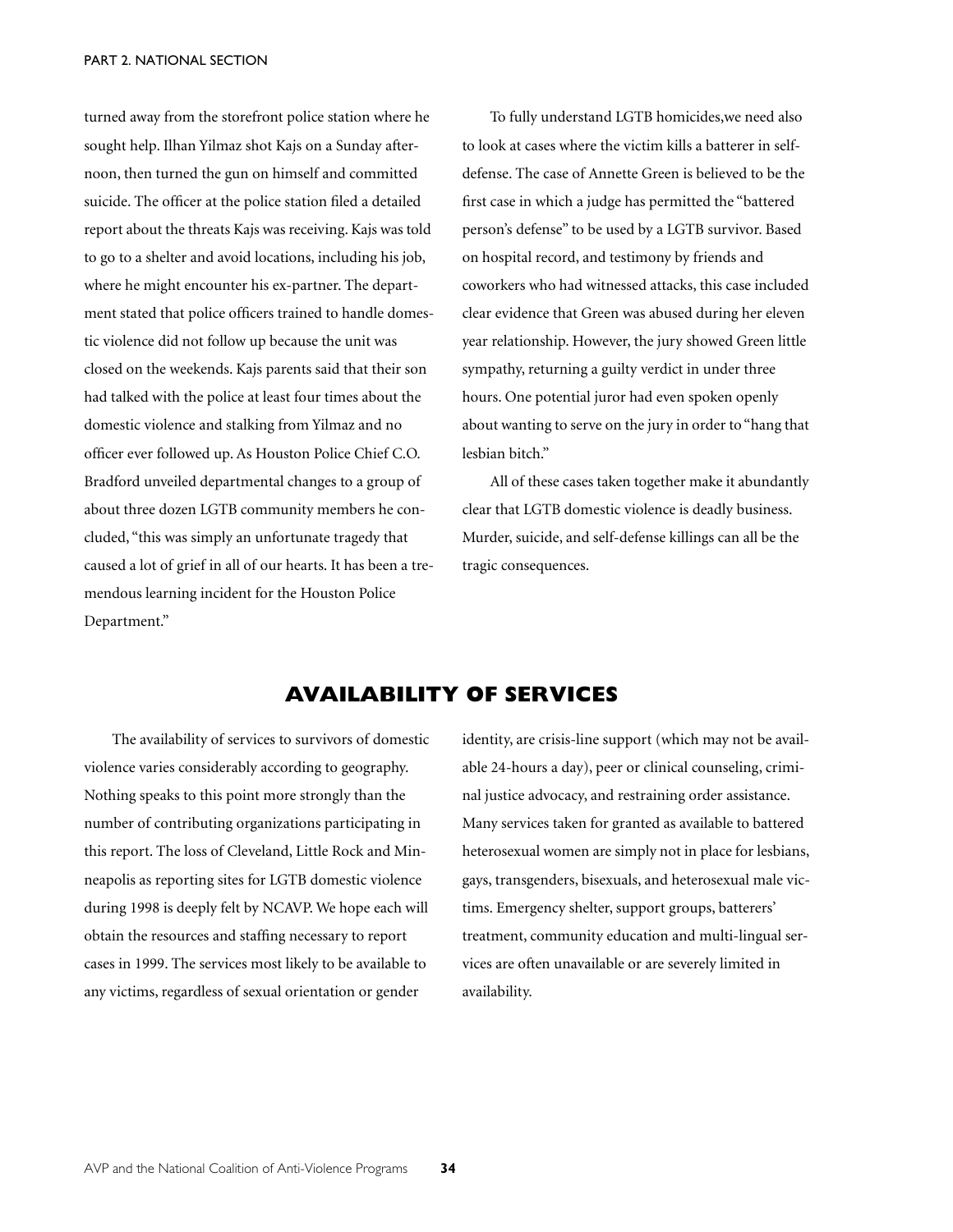## **SURVIVORS' STORIES**

**David's Story.** I am a thirty-four year old gay man and over a six-month period, attempted to leave my abusive partner, Ryan on three separate occasions. Each time I left, Ryan would track me down at my job or at the home of a friend. I returned to the relationship twice because of a combination of threats and promises that Ryan made. The physical abuse became more frequent until I was hospitalized twice after being beaten and kicked in the head.

I left for the third time in November of 1998. Ryan followed me from work a few days later and tried to convince me to return to him. When I refused, he stabbed me three times in the neck and chest. He then pushed me back into my car while telling me he was leaving me there to die. Thankfully, I was able to call for help on my cell phone and was transported by ambulance to the hospital. Because of my fear of retaliation by Ryan, I reported the incident as a robbery by a stranger, and left central Ohio. Ryan is currently in prison for DUI and assaulting a police officer.

**Michael's Story.** My name is Michael and I recently moved here from the Midwest to transition. I had become homeless after my landlord tried to choke me to death. In my vulnerable state, I began seeing a counselor. After one month of regular sessions with her, she confessed to attempting to poison a previous boyfriend. At that time, I saw this as endearing since I had bore my soul to her. She accepted that I am transsexual, which many people do not. Since I pass perfectly well, many people do not know and I felt very alone. Soon afterwards, in session one day, she told me that she had feelings for me, romantic feelings. The next thing I know, we were in love and moved in together.

One night she had been upset over a personal issue of hers. I decided to sleep on the couch. Then she grabbed me, slapped me in the face, and broke a glass picture frame on my head. I was so shocked at her rage. She admitted that she needed help and enrolled in a program. As it turns out, she dropped out. One month later, she flew into a rage again. I dashed for the front door. She grabbed six steak knives from the kitchen drawer and stabbed me three times. My biggest wound required 11 stitches.

I got out of our apartment with little more than the clothing I wore. I managed to get a domestic violence restraining order to protect myself from her. She made a point to out me, as being a transsexual man, in court, saying that I used to have breasts and refusing to use my male name. As part of my restraining order, my ex-partner was mandated not to be in the apartment the day I was to have a police standby come so I could pick up my things. When I arrived there, she answered the door. Apparently she had attempted to get a restraining order against me, but the judge did not find she had the grounds for one. She had presented these papers to the police officers and they assumed that I was the batterer. After all, I am the man. She had placed some of my belongings in a pile near the front door. Then as I tried to carry my belongings into the U-Haul I rented, she started screaming and yelling, accusing me of stealing her things. She started grabbing my things and scattering them about the house. I went to try and find those items when the police perceived I was going after her and grabbed me and head-butted me. They removed me from my ex-apartment and I was ordered to leave. She tried to out me again, yelling and screaming personal things about my body and what changes I had made,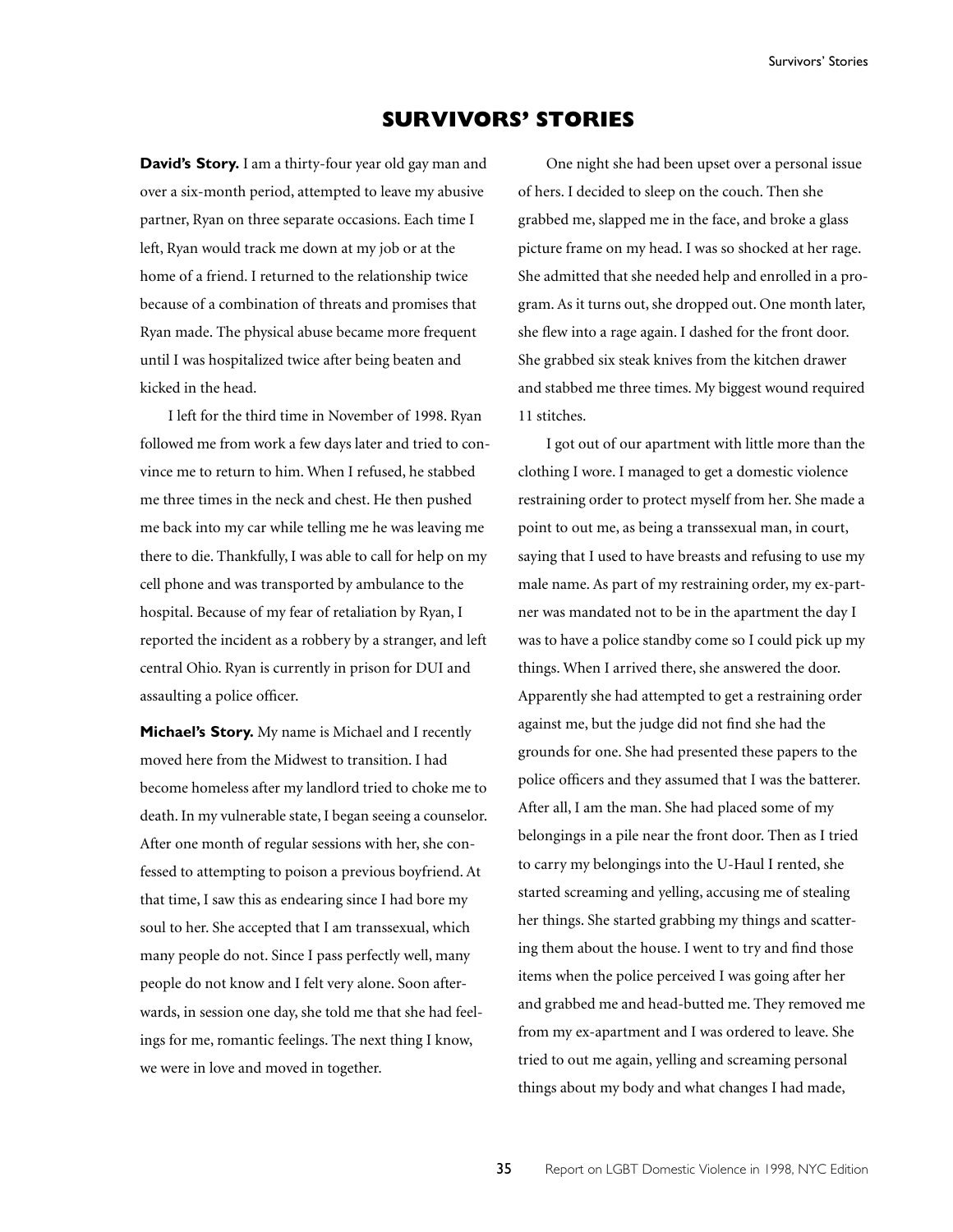#### PART 2. NATIONAL SECTION

though I do not know if the police could understand her since she was so out of control.

I then came to CUAV for support and help, my spirits dropped to a low and muddy level. I felt like I could not trust anyone. As a woman, and a very feminine woman at that, I considered the police as neighborhood allies. I could see so clearly to what extent my privileges as a pretty White female were gone. Given this and a previous encounter with the police, who did know I was transsexual, I have come to distrust and fear them.

I feel I have an important perspective since I have walked both sides of privilege, the have and the have not. I am not able to do the same things on my own, like get a police stand-by or make a police report, without the risk of discrimination and abuse.

**Antony's Story.** I first called the New York City Gay and Lesbian Anti-Violence Project (AVP) four years ago. At that time, I had been involved with my lover William for almost four years. I am the only child of immigrant parents. William and I were different from the beginning but with him I felt more alive than I'd ever felt with anyone else. He was passionate, caring, and intense, everything I hadn't had and I loved him more than I loved myself.

When I first came to AVP based on advice from a friend, I did not think of myself as being the victim of domestic violence. I told the counselor that I was having relationship difficulties. I was concerned because William often ignored me, especially right after having sex. I was worried that I was not attractive enough to deserve William's attention. I was always trying to guess how William wanted me to look and act. I talked to a counselor a couple of times but really felt that I needed to try harder.

Several months later, I walk through the doors of AVP again, thinner and more disheveled. I had bruises over part of my upper arm and chest. Pictures were taken to document the abuse. I shared with my counselor that I used to have a drinking problem, and that I occasionally indulged. The counselor talked to me about the dynamics of abuse and explained that I was not responsible for the abuse. I did not believe them; I was in denial about the domestic violence and about my drinking. I dropped out of services again.

It proceeded this way for a number of years, going into AVP at periodic intervals. Each time I would have further evidence of violence, often large areas of my body were covered in bruises days and even weeks after an incident. I was drinking more. I lost my job as a technical researcher. Making the simplest decisions for myself was becoming harder and harder. I did not want to think about leaving William. I would come in and view the documented materials, and cry. I kept asking myself if it was really as bad as it appeared.

William beat me so severely; that I had days I was unable to move. Neighbors were complaining to the police about the noise in my apartment. I was back working with a counselor at AVP who was actively addressing my impairments and working to build my strength. One day the beating spilled out into the hallway. This time the neighbors called the police and as witnesses were able to actively press charges against William. Terrified, I called AVP and asked them to help me get the charges dropped. They refused to help me drop the charges. Instead they tried to build up my strength and connect me to resources, such as the local Alcoholics Anonymous. With support that respected me as a gay man and recognized the relationship as violent, I stopped needing the bottle. I had panic attacks every few weeks, missing William and fearing his return. Nevertheless, I was able to look for work for the first time in two years.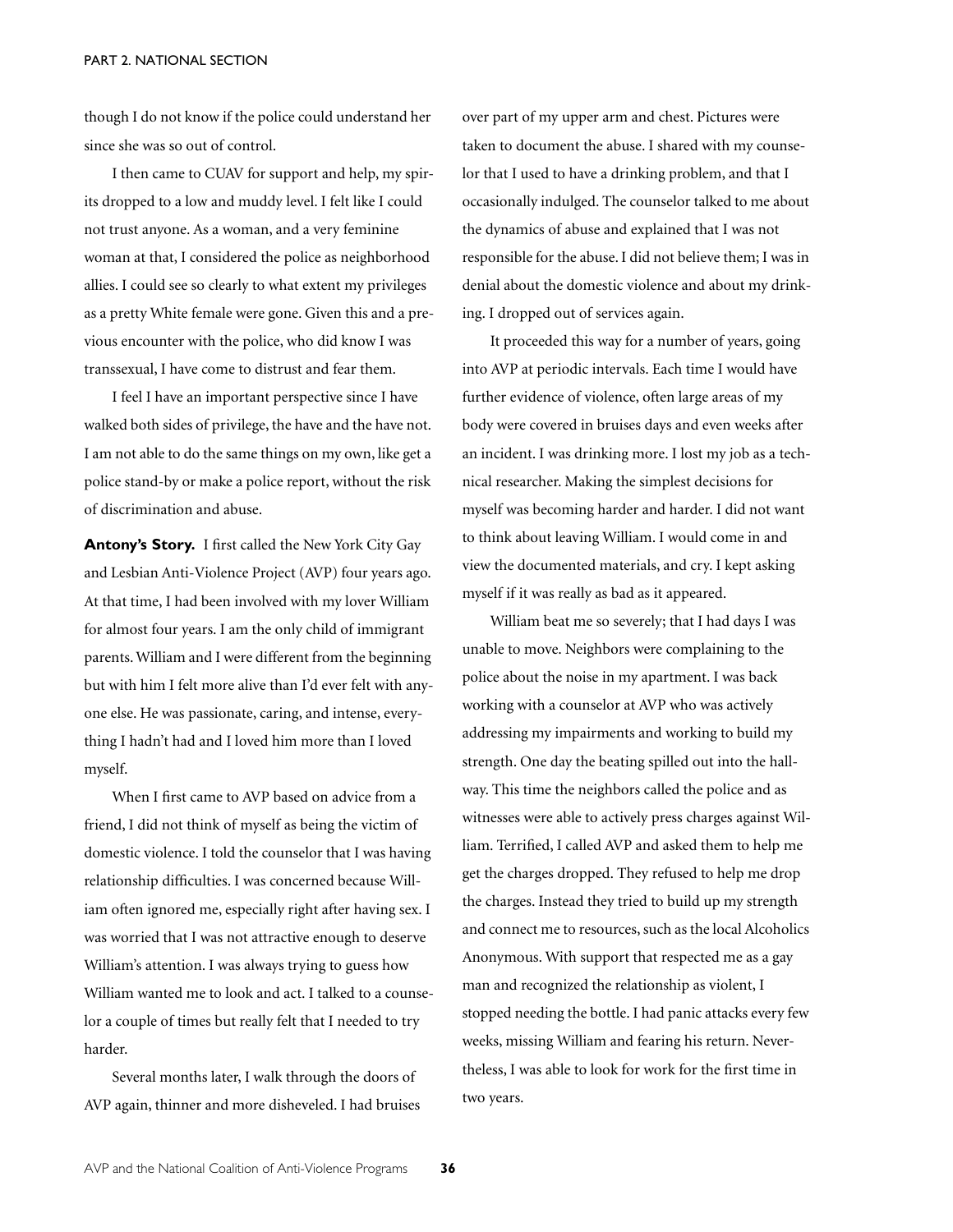A criminal case began against William. I made multiple attempts to withdraw from the case, and was surprised that the Assistant District Attorney continued to emphasize the severity of the abuse. Fearing Williams's anger, I tried to reassure him that it was not my idea that the case go forward. The fact that everyone else was remaining so firm, helped me to slowly internalize the reality of the abuse and its impact on me. My denial was not as strong; I no longer needed to review the photographs to remember what happened. I was working and sober for one month when William called me. Against the recommendation of my counselor, I met William. It was just like they predicted, William only wanted to see me because a significant court date was coming up. William blamed me for all of his problems. I was crushed, and for a brief while I was angry.

I continued to feel uncomfortable about the criminal trial, and after three months, impeded by my reluctance, it was dropped. My counselor did not give up on me. Instead we continued to work on helping me. I remained in AA. I got a full-time job. I began ongoing counseling to address the other personal issues that had complicated my ability to get help for the domestic violence. For me the big break through, was when I realized that for all the time I had spent worrying about William, he had never asked me how I felt. It was time for me to take care of me.

Patty's Story. I met Jane at a substance abuse program that we were both in. On our first date, I turned up the car stereo because a gay-bashing incident several years earlier had injured my hearing. She said, "If you haven't gotten over it by now…" and started yelling. The next day she apologized and brought me flowers.

A month into the relationship, she bought me a diamond ring and asked me to marry her. Because that was something I wanted all my life, I said yes. When we

moved in together, she became physically abusive. She wouldn't let me leave during a fight and when I did try to leave once, she broke my watch. Jane was in charge of the finances, decisions, everything. She didn't want to pay her share of the rent so I paid what I could but we left owning the landlord money.

The day we moved into our new place she was abusive; yelling and screaming. She wanted cocaine and hit another car as she drove off to get it. Because I didn't want her to go by herself after this, I went with her and ended up relapsing. On the way home, she started yelling again, so I got out of the car. She chased me with her car and eventually got out and attempted to strangle me. I broke away and banged on someone's door while asking them to call the police. The police arrested her and she was charged with assault. Her lawyer convinced her to go to trial and I had to appear as a witness. The day of the trial, her lawyer told me that Jane would be in a lot of trouble if I told the truth and encouraged me to lie. Because I was afraid of what Jane would do if I told the truth on the stand, I lied and she was found not guilty.

She constantly put me down and insulted me. She wanted sex all the time and yelled at me if I didn't want it so I usually gave in just to quiet her. I was diagnosed with endometriosis and she was always angry about my health problems. When my doctor recommended bed rest, she yelled at me and told me that I was lazy and made me vacuum the house.

She hurt my cat all the time too. She kicked him and slammed the door on him. When I asked her why she hurt him, she said, "So I can hurt the things you love." When she drank, the abuse was usually physical. Once she slammed my head so hard against the wall that it punctured my eardrum and cracked the wall.

The police were called to our house seven or eight times in one year. In the beginning, she was always apol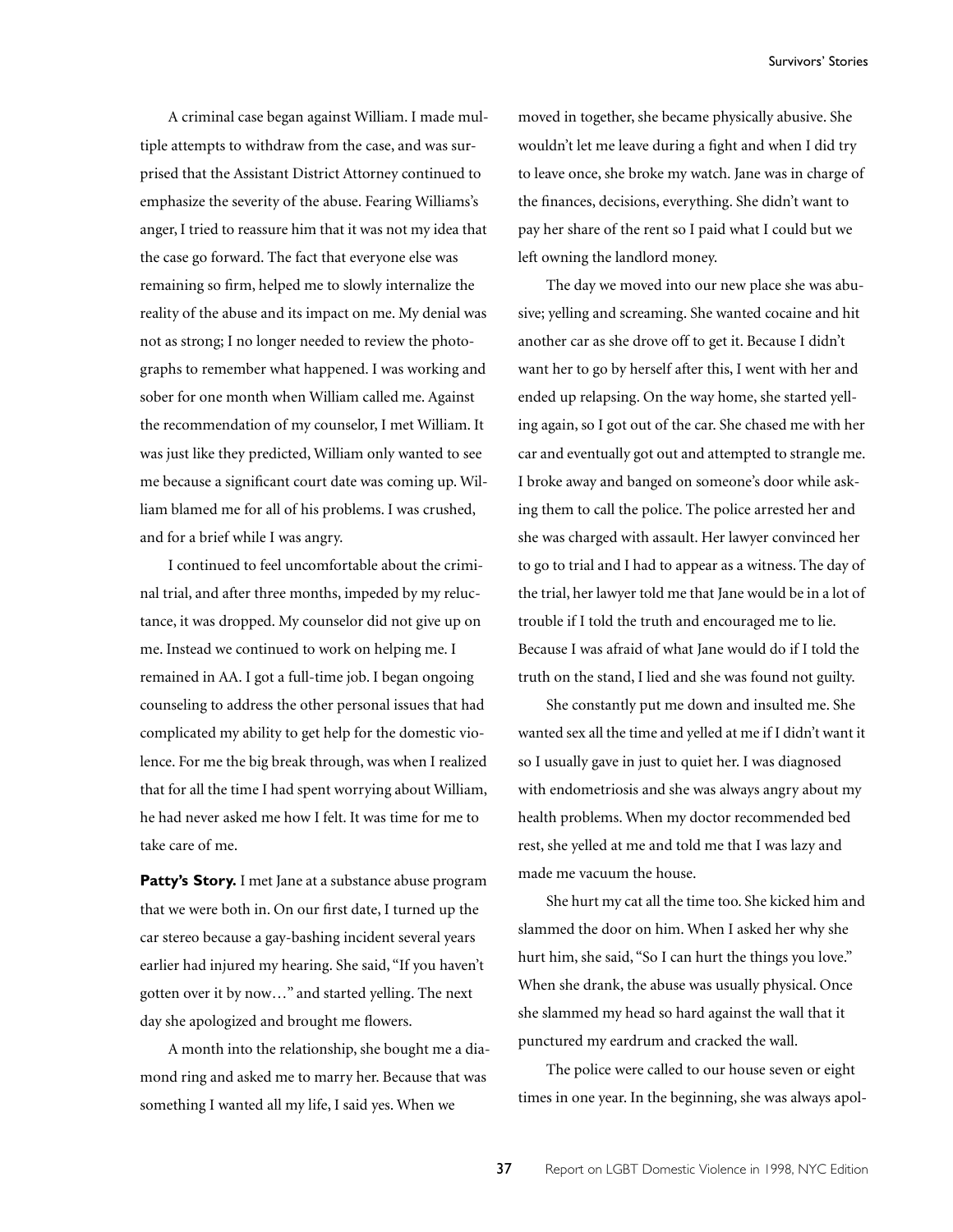ogetic afterwards and brought me gifts. Towards the end, she stopped apologizing and I hit her back a few times in self-defense. There was a lot of love in addition to the abuse so I kept wishing and hoping that it would get better…that she would change. I tried to get her to go into counseling but she refused and told me that I was responsible for her anger and that she never got angry at anyone but me.

Because of the abuse, I ended up in a psych ward a few times. It caused me to have flashbacks from childhood abuse and made me feel suicidal. She wouldn't let my family come to the house and threatened to out me as an incest survivor. During one big fight, she pushed me around, took my ring and walked out. I was tired of it and knew I couldn't do it any longer. I bought a pint of rum but threw it away and took all of my medications (Prozac, Trazadone, Synthroids, and Atavan) at once in an attempt to end my life. I realized I didn't want to hurt my mother so I made myself throw up by sticking my finger down my throat and driving myself to the hospital. I guess some of the drugs were absorbed into my system because I was arrested for drunk driving. I pled guilty and was given six months in jail with two years probation. I served five months in prison.

I have a restraining order against Jane, which she violated once by assaulting me. The assault charge was ultimately dropped because I couldn't remember the details of it. I realized, though, that I was as miserable with her as without her. I'm much happier now. I love my life in recovery and I'm meeting lots of people. I no longer want to see Jane of talk to her.

**Jack's Story.** I am a 56-year-old man who found myself entrapped in a domestic violence situation. I thought I was too savvy to have this happen to me. I met Jim after being downsized out of a twenty-year career, which resulted in the loss of my confidence and selfesteem. I felt that I was in love with him and when Jim would have outbursts, I attributed it to "human nature." After nine months of constantly being together, at his insistence, I gave up my home of sixteen years and moved in with all of my belongings. A week later, he took away my keys and would not answer the door or phone for three days. When he finally returned my keys, he told me that it was "for my own good." Occasionally he would wake me up in the middle of the night, put bright lights in my face and say, "Get up, we're going to talk!" These two to four hour interrogation sessions consisted of badgering and harassment.

After my savings ran out, he would deny me food as well as the use of gas to heat a cup of tea. I got a job sweeping the streets of San Francisco and food stamps. Jim took my entire check totaling \$345.00 each month, gave me \$5.00 to \$10.00 per week and made me account for where the money went. When I tried to hide a few dollars under a rug, he found it and called me a "deceiver and user". When I got a better paying job, he didn't like the loss of control and sabotaged my employment, forcing me to leave my job. He bugged the telephones at home and refused to allow my family to call. I found voice activated tape recorders hidden around the house…even under the bed.

Outside the house, Jim appeared as a jovial "good old boy." I said nothing in an effort to protect his image. I suppose I thought I could change him with my love and I didn't think that anyone would believe me if I disclosed what was happening. I always hoped it would get better even when he would punch and kick me, throw things at me or break my belongings. I finally walked out one Saturday evening with only the clothes on my back after he threw me into the bathroom wall.

Jim has stolen much of what I had. I have begun to slowly rebuild my life and have made great strides. I've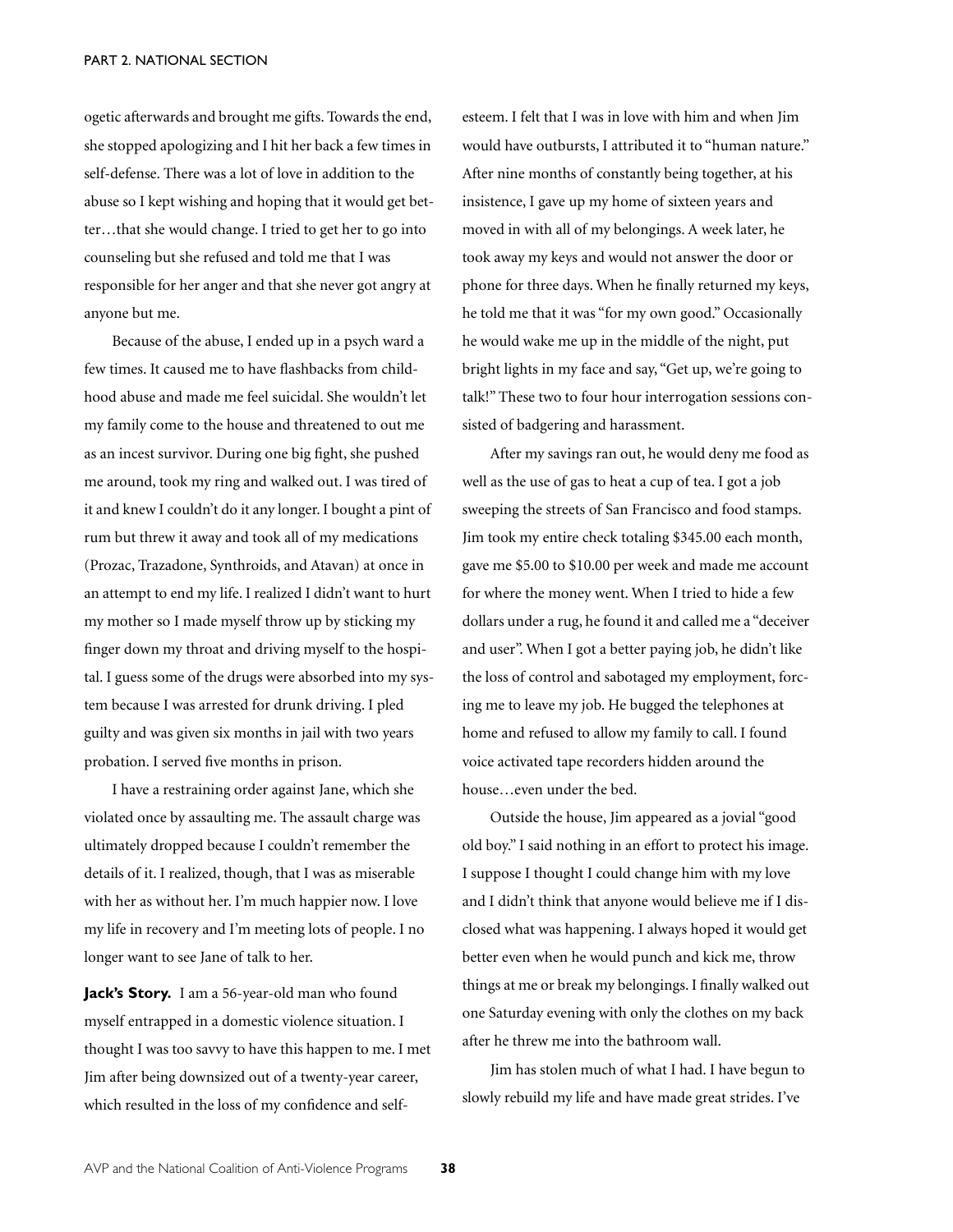rented a room and have a job but I have a very long way yet to climb.

**Carol's Story.** Janice and I had a fairy tale-like romance. I thought we were compatible in so many ways and felt very committed to the relationship. Shortly after we moved in together, however, Janice began questioning me about all of my friends and activities that didn't involve her. At first, I didn't think much of it…in fact, I assumed it was because she cared about me and my life but, as time went on, she became increasingly jealous. Every time I made plans independent of her, she would yell and scream about it and then refuse to speak to me for several days.

The first time she hit me during one of our arguments, I was stunned. She was apologetic and promised she'd never do it again. She said she did it because she loved me so much and was afraid that she'd lose me because I'm bisexual. My dad physically abused my mother when I was growing up but it was harder for me to see Janice as violent because she was a woman. I believed her because her remorse seemed so sincere but as time went on I began to feel more and more threatened when I spent time away from her.

She insisted on maintaining control of our finances and made the majority of the decisions in our relationship. Eventually, it felt like my opinion didn't matter at all so we always ended up doing what she wanted. Most

of the time, it just seemed easier that way and I wanted so badly to believe that this was the way that she demonstrated her commitment to the relationship.

Three years into our relationship, Janice admitted to having an affair with someone she worked with. She insisted that she had the right to do it because my bisexuality posed a "constant threat to our relationship" but warned me about making the same mistake. Several months after that, a friend of mine from out of town called and wanted to make lunch plans. Janice was convinced that he and I were having a sexual relationship despite my assurances that we were just friends and not sexually involved, but she shoved me against a wall and put a knife to my throat while telling me that I had "lied (to her) one too many times." She punched me in the stomach than forced me to have sex with her "to prove my love."

I left in the middle of the night while Janice was asleep, stayed with a friend for several days, then moved to California. Even though I've put 300 miles between us, I still look over my shoulder a lot. I no longer believe that my bisexuality was the problem as she insisted. Rather, I believe that it was a choice she consistently made to control and abuse me. I can't imagine being in a relationship again, with a man or woman, for a very long time.

# **RESOURCE AVAILABILITY**

## FUNDING STREAMS

The main source of funding for LGTB specific domestic violence programs is government grants. These grants can be federal, state, or locally based with a majority coming through Victim of Crime Act (VOCA) funding or Violence Against Women Act (VAWA) funding. The amount that is actually going to LGTB-specific projects is unclear because of the number of heterosexual based programs that now claim to be providing lesbian-sensitive services.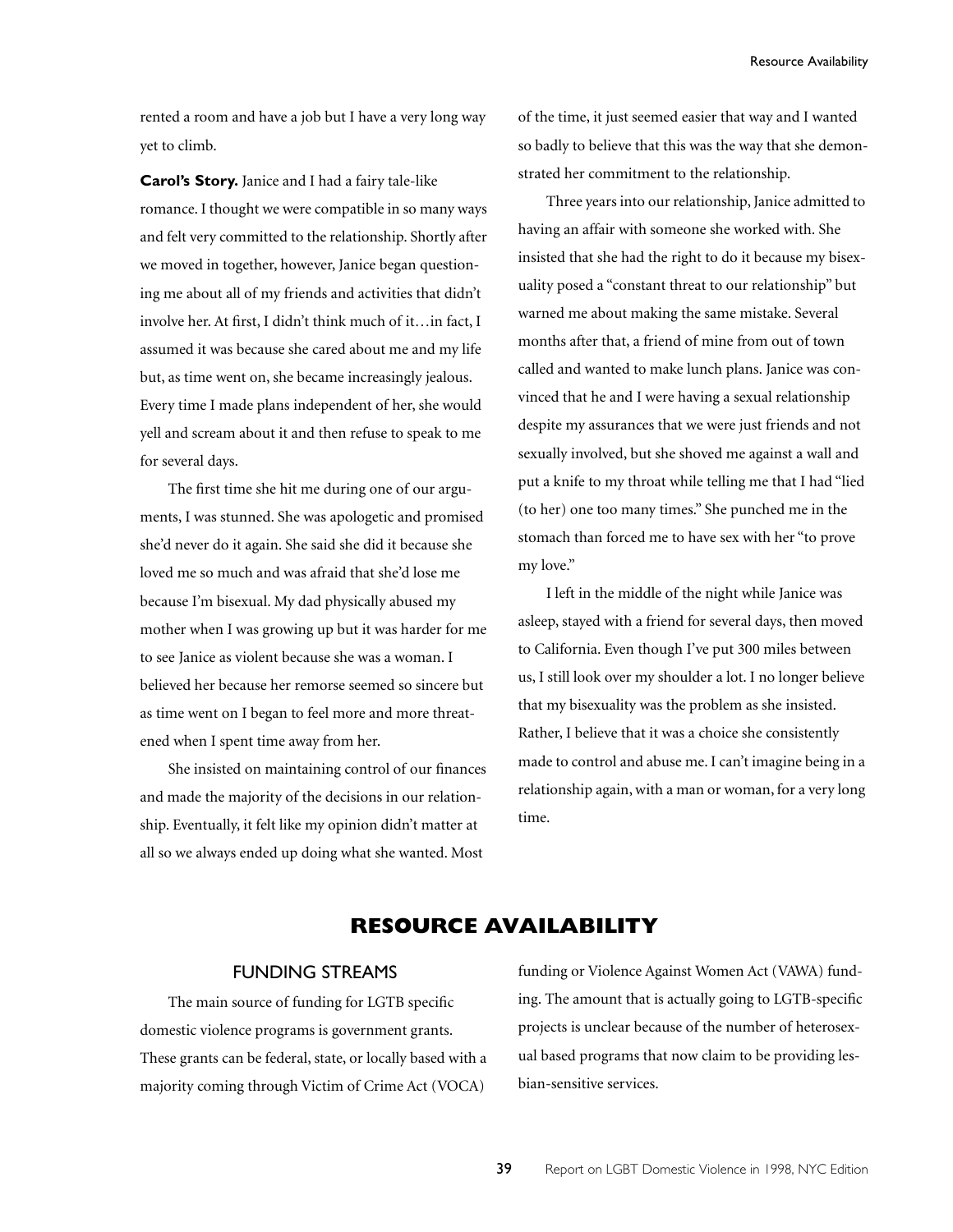These grants are also the primary sources of funding for heterosexual domestic violence. Only a small fraction of this pool of funding is going to LGTB services. Funding equity is a very big concern with regard to government fund distribution. Domestic violence streams of VAWA and VOCA funding are almost universally grants to provide services exclusively to women. LGTB agencies are left struggling to provide services to male victims with other resources. New LGTB service providers are also at a disadvantage in seeking government funding, because often the agency is required to provide a wide range of services and have been operative for two to three years before meeting eligibility requirements.

Foundation support for LGTB specific services is extremely limited. Most LGTB-specific foundations are relatively small and have a civil rights focus rather than a direct service agenda. LGTB foundations have proven their willingness to fund domestic violence programs, but for the most part those funds are not available in significant amounts or with sufficient consistency to sustain a program that is unable to attract other funding sources. In addition, many domestic violence specific foundations are hesitant to fund any program that directly confronts the dominant heterosexual paradigm of women as victims and men as abusers. Most domestic violence specific foundations that provided funding did so specifically for lesbian and bisexual women-specific projects.

Some agencies have had success finding local funding from community chests such as United Way or the Progressive Way. Having this type of funding is most likely to occur in communities that have significant LGTB voices, such as San Francisco, that are able to articulate the need.

This leaves many LGTB domestic violence agencies turning to the "bake sale" approach to fundraising, relying on grassroots donations from individuals and/or and small fees/donations from clients to pay for significant portions of their budgets, draining time and effort from the provision of direct services. Some service providers rely on umbrella support for their programs from the larger agency with which they are affiliated. Others simply remain extremely small, with volunteer driven efforts.

However, regardless of the source of funding, the following are some overarching barriers that make seeking LGTB specific funding for domestic violence difficult.

#### **1. Lack of research and visibility of the problem**

For the individual experiencing LGTB domestic violence, the problem is all too clear. While there is a mature body of research about domestic violence and a growing body of research about LGTB issues, little has been written about the combined dilemma of being LGTB and experiencing domestic violence, and even less of what has been written has been published. Combined with community silence on this subject, this makes it extremely difficult for service providers to "prove" their need for funding. Programs are forced to rely on information that is intuitive or anecdotal.

# **2. LGTB service needs are different from and behind the curve of other domestic violence agencies.**

Early pioneers in the domestic violence movement were often the targets of "lesbian baiting", a false allegation that a woman who is feminist must be lesbian. This left lesbian, bisexual, and transgender women in less than a position of strength to deal directly with issues related to their own communities because they were so busy fighting off homophobic attacks. This has resulted